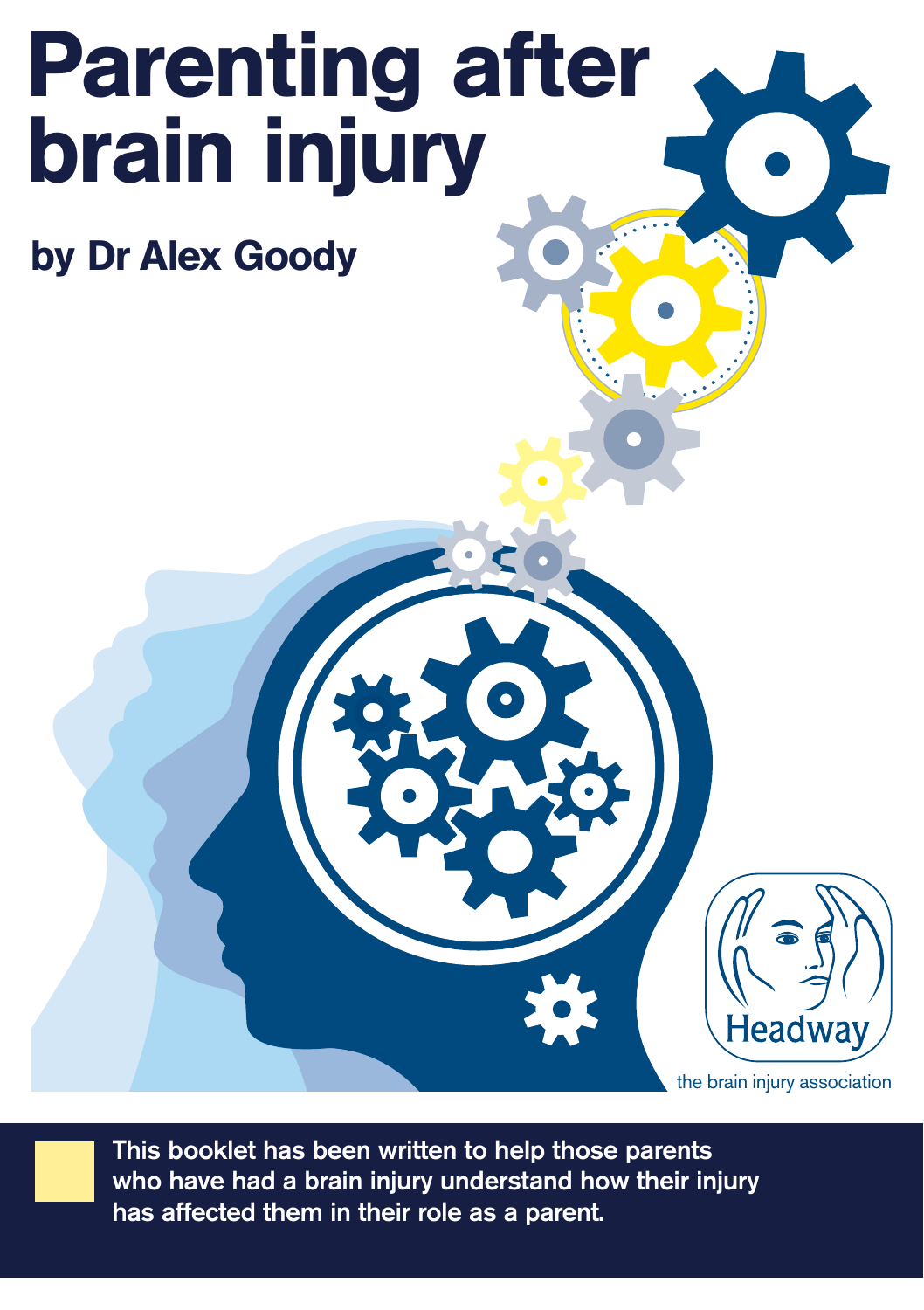This e-booklet is an adaptation, created in August 2017, of the Headway print booklet Parenting after brain injury and may contain minor updates to the original version.

## published by

Headway – the brain injury association Bradbury House 190 Bagnall Road Old Basford Nottingham NG6 8SF

**Author:** Dr Alex Goody, Consultant Neuropsychologist, Walkergate Park Centre for Neurorehabilitation and Neuropsychiatry, Newcastle.

Edited by Tamsin Ahmad - Publications and Research Manager, Headway - the brain injury association, Nottingham. Previously edited by Esme Worthington.

All rights reserved. No part of this publication may be reproduced, stored in a retrieval system, or transmitted by any means, electronic, mechanical, photocopying, recording or otherwise, without prior permission in writing from the copyright owner.

© Headway – the brain injury association, 2008. Revised in 2017. ISBN 978-1-873889-38-1

## acknowledgements

With thanks to all the clients and staff of the Northumberland Head Injury Service for all their contributions.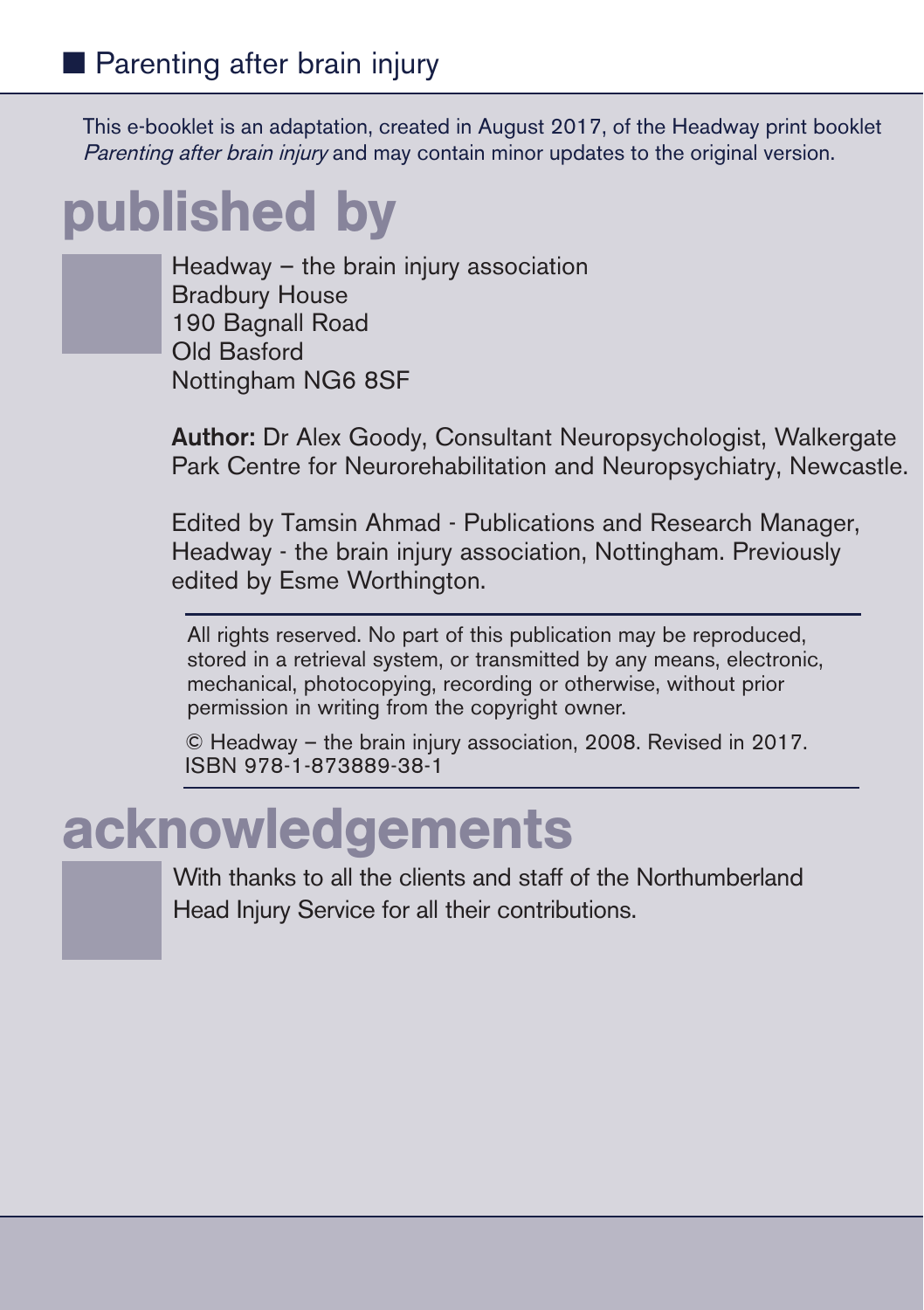## **Contents**

| 3               |
|-----------------|
| 4               |
| 5               |
| 9               |
| 10              |
| 10              |
| 10              |
| 11              |
| 11              |
| 12 <sub>2</sub> |
| 12 <sub>2</sub> |
| 13              |
| 13              |
| 14              |
| 14              |
| 15              |
| 15              |
| 16              |
|                 |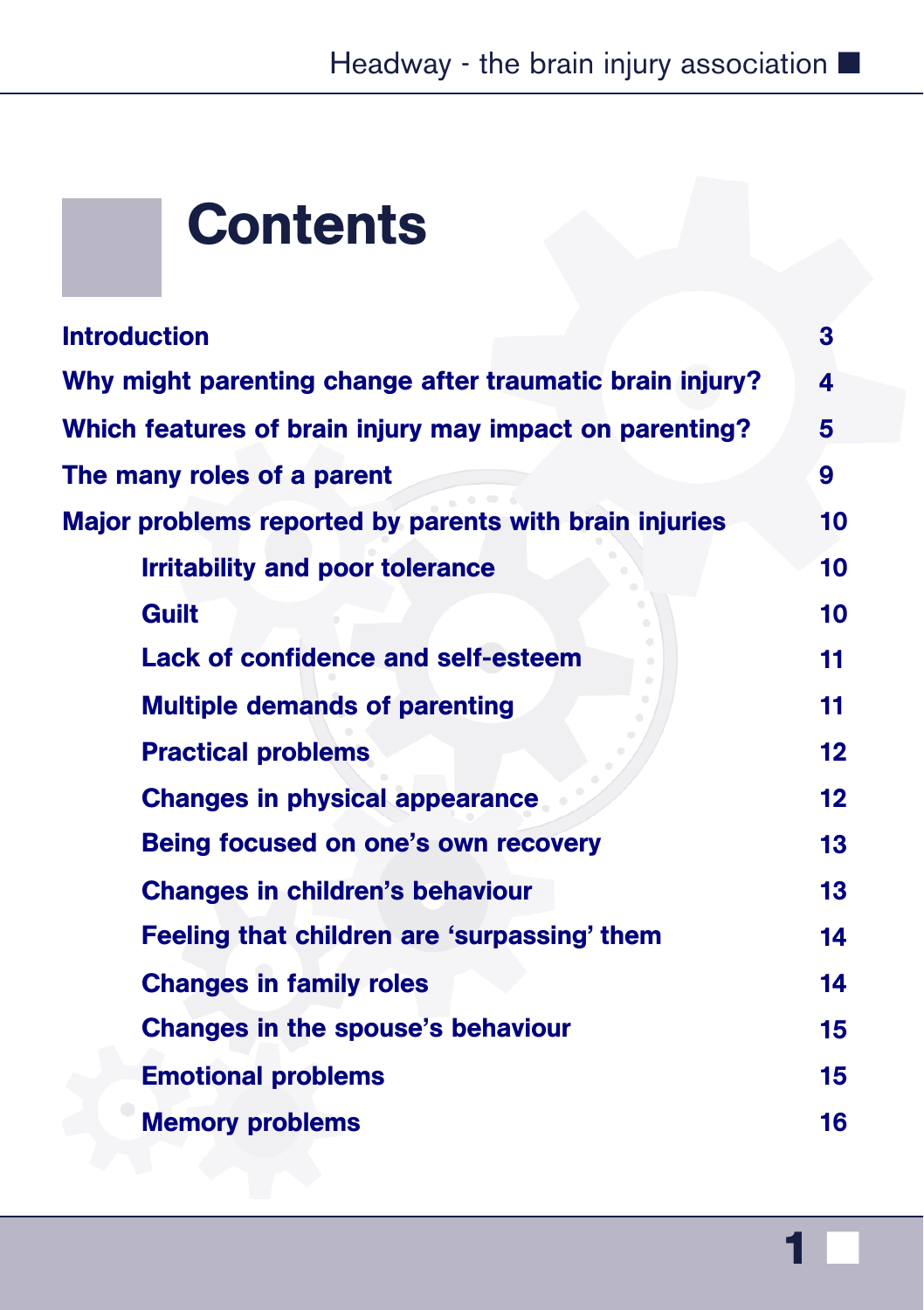| <b>Special issues</b>                              | 17 |
|----------------------------------------------------|----|
| <b>Step-parenting after traumatic brain injury</b> | 17 |
| <b>Traumatised and injured families</b>            | 17 |
| Very severe traumatic brain injury                 | 18 |
| <b>Involvement of Social Services</b>              | 19 |
| <b>Advice and guidance</b>                         | 20 |
| <b>Overcoming irritability and poor tolerance</b>  | 20 |
| <b>Overcoming emotional difficulties</b>           | 23 |
| Dealing with changes in children's behaviour       | 25 |
| <b>Dealing with memory problems</b>                | 28 |
| <b>Overcoming cognitive and practical problems</b> | 29 |
| Dealing with major role changes in the family      | 30 |
| <b>Further reading</b>                             | 34 |
| <b>Useful organisations</b>                        | 36 |
| <b>About Headway</b>                               | 37 |



■ **2**

This booklet received a Highly Commended Award at the British Medical Association Patient Information Awards 2009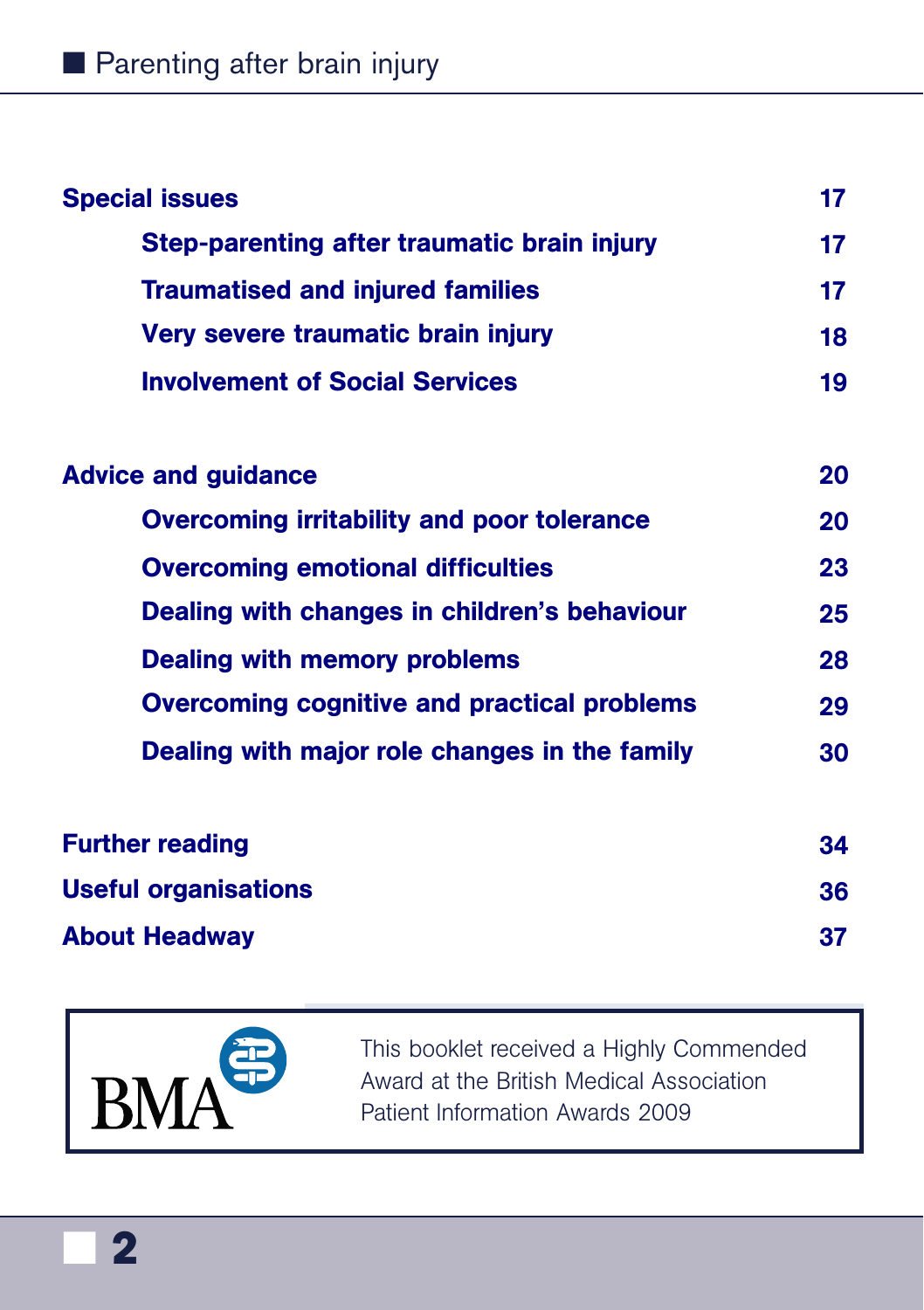## <span id="page-4-0"></span>Introduction

**A** brain injury can happen to anyone at any time, and this includes significant numbers of people who have children. After the initial trauma, much of the emphasis of rehabilitation is on helping the person themselves to recover – perhaps learning to walk or talk again, or finding ways to overcome memory problems or fatigue. However, the person with a brain injury will at some point return home to being a parent, whether or not they feel they have recovered sufficiently.

People with brain injuries often report that not only has their ability to carry out parenting roles been affected by their injury, but also their relationship with their children has changed. Sometimes it is the changes in relationships that people find hardest to adjust to, even more so than the practical changes which may be necessary.

This booklet is designed to help those parents who have had a brain injury understand how their injury has affected them in their role as a parent. There are also practical strategies and advice to help deal with these changes, in particular rebuilding relationships with children.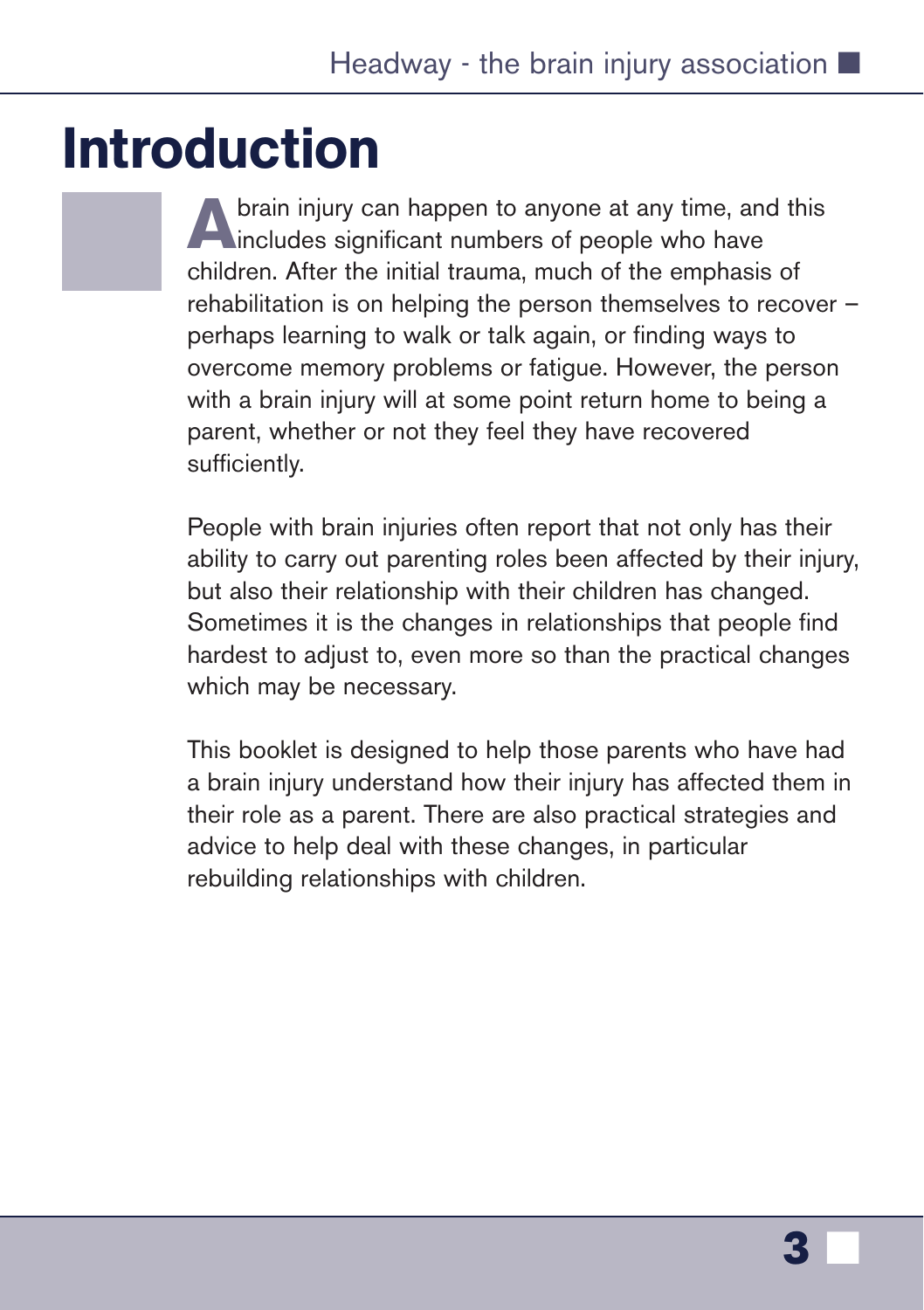## <span id="page-5-0"></span>Why might parenting change after traumatic brain injury?

**B** roadly, there are two main reasons why parenting **D** may change:

- 1 The person may have [cognitive \(thinking\)](https://www.headway.org.uk/about-brain-injury/individuals/effects-of-brain-injury/cognitive-effects/), [physical,](https://www.headway.org.uk/about-brain-injury/individuals/effects-of-brain-injury/physical-effects/) [emotional](https://www.headway.org.uk/about-brain-injury/individuals/effects-of-brain-injury/emotional-effects/) or [behavioural](https://www.headway.org.uk/about-brain-injury/individuals/effects-of-brain-injury/behavioural-effects/) changes as a direct result of their injury which affects their ability to parent.
- 2 Often after a brain injury much of the pattern of family life is disrupted or changed. For example, the person may no longer be able to work, or they may require care from family or paid carers. It is also important to recognise that children change too, particularly if there were traumatic circumstances to the injury, or if the parent has spent a long time in hospital. Sometimes then, parenting changes because the relationship between the head injured person and their child, or children, has changed.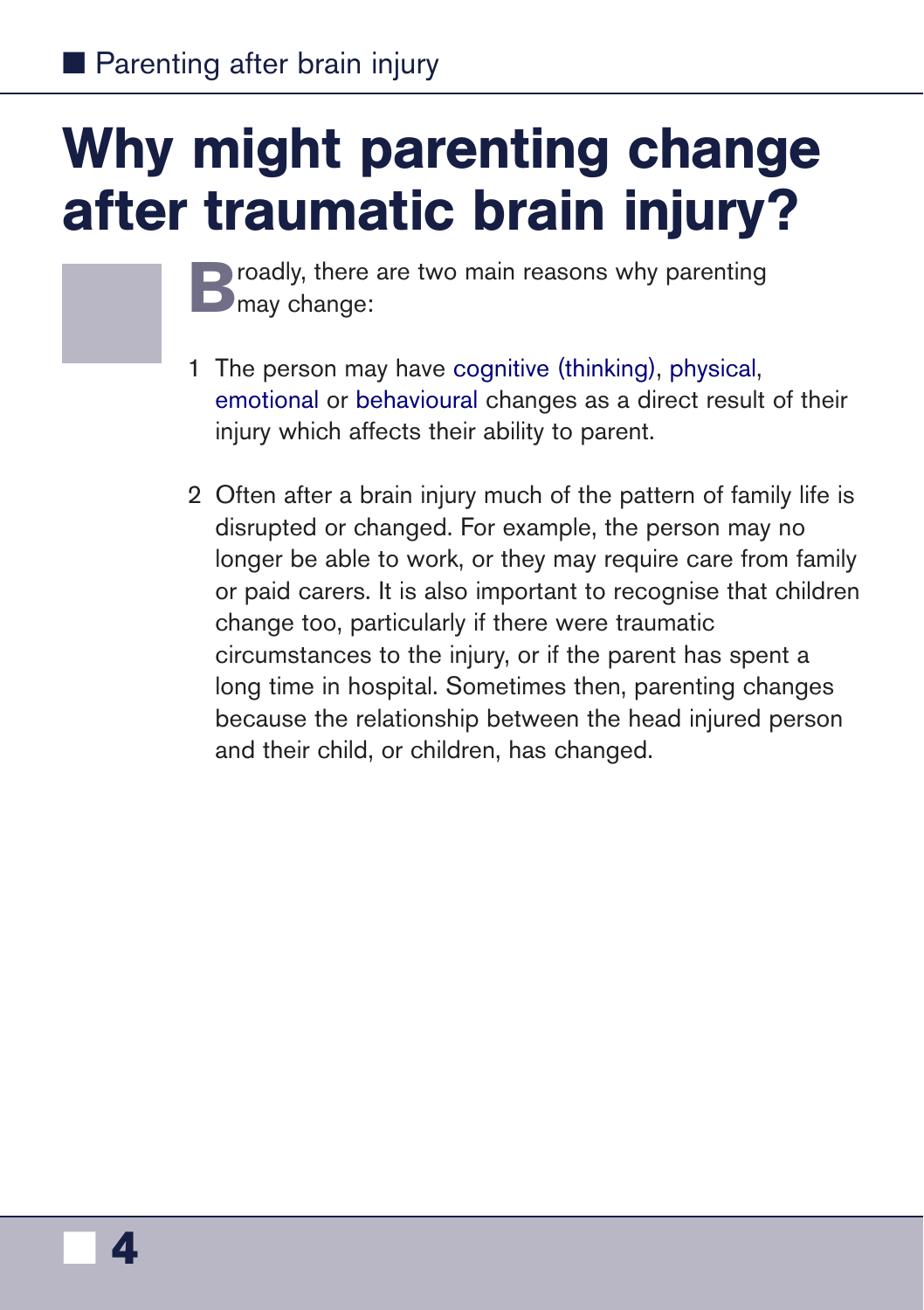## <span id="page-6-0"></span>Which features of brain injury may impact on parenting?

| <b>Cognitive (thinking) problems</b> |                                                                                                                                                                                                                                                                                        |  |
|--------------------------------------|----------------------------------------------------------------------------------------------------------------------------------------------------------------------------------------------------------------------------------------------------------------------------------------|--|
| Long-term memory<br>problems:        | Forgetting the details of important<br>events in a child's life such as their<br>birth or early years. This leads<br>people to think they cannot<br>remember, or do not know their<br>children well. This affects the bond<br>that the parent feels for the child<br>(and vice versa). |  |
| Everyday memory<br>problems:         | Not being able to remember a<br>route around town, or getting lost<br>while taking children to school.<br>Forgetting to give children dinner<br>money, or to remind them to take<br>the correct kit to school.                                                                         |  |
| Attention:                           | Finding it difficult to follow a<br>conversation when more than one<br>person is talking at a time.<br>Not coping well with the noise and<br>extra demands when a child brings<br>friends home from school.                                                                            |  |
| Language skills:                     | Difficulties with reading, writing or<br>spelling, which make helping<br>children with their homework<br>difficult.                                                                                                                                                                    |  |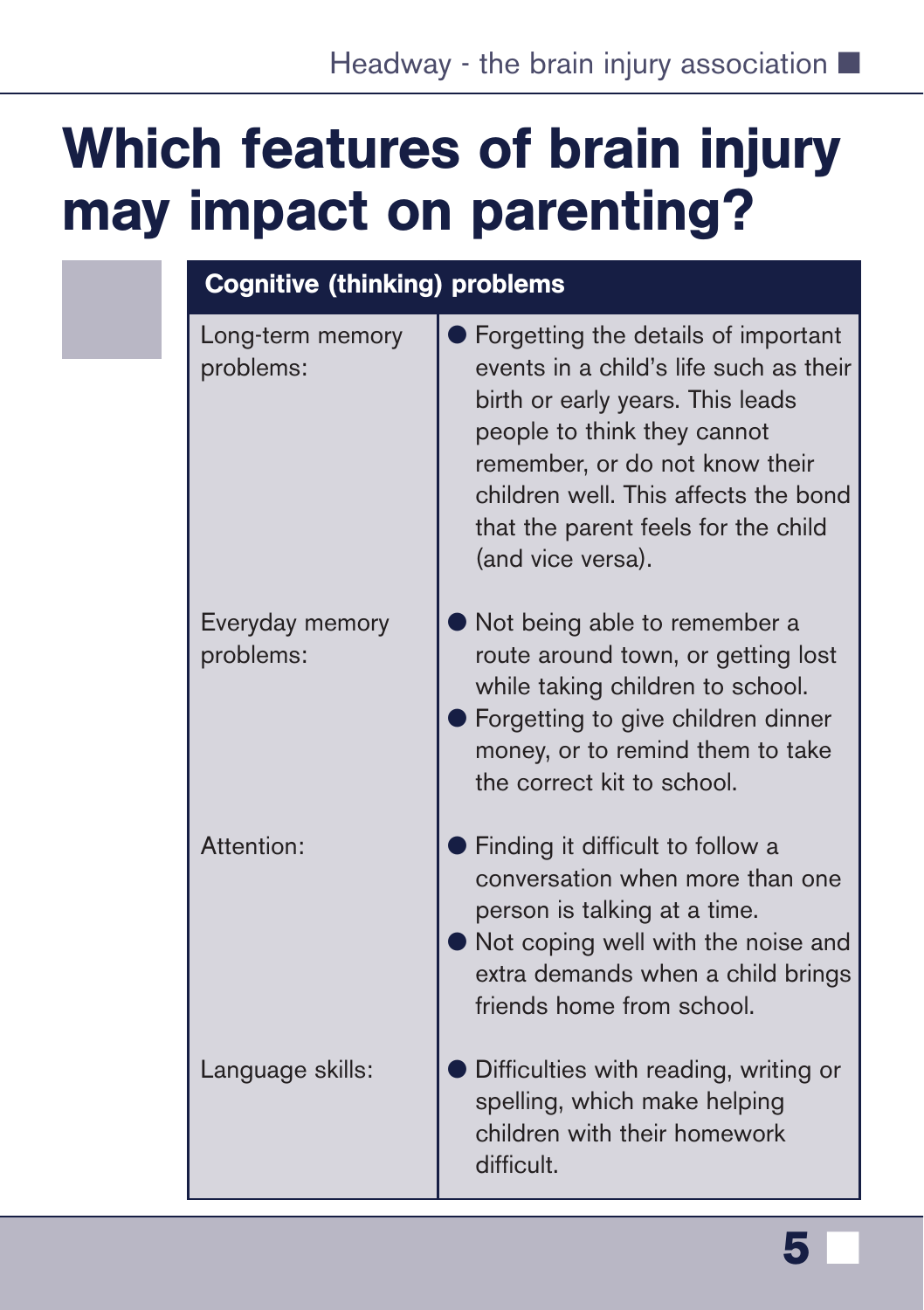|                                     | Not being able to express<br>thoughts or feelings in the way<br>that you might want to, especially<br>when disciplining a child.                                                                                                                                                                                                                                                                    |  |
|-------------------------------------|-----------------------------------------------------------------------------------------------------------------------------------------------------------------------------------------------------------------------------------------------------------------------------------------------------------------------------------------------------------------------------------------------------|--|
| Planning, judgement<br>and insight: | Not supervising small children<br>properly. Leaving children to their<br>own devices to play, when it is not<br>really safe to do so.<br>Getting carried away playing 'fun<br>fights' with children, and not<br>realising that the game is<br>becoming too rough.<br>Taking children out for the day to<br>the seaside, but not thinking<br>ahead to take dry clothes, towels<br>and food supplies. |  |
| <b>Behavioural problems</b>         |                                                                                                                                                                                                                                                                                                                                                                                                     |  |
| Irritability and<br>temper:         | Becoming annoyed with children<br>too quickly if they are noisy or<br>badly behaved.                                                                                                                                                                                                                                                                                                                |  |
| Impulsivity:                        | Changing a decision that is<br>important to the child, without<br>offering an explanation.                                                                                                                                                                                                                                                                                                          |  |
| <b>Emotional problems</b>           |                                                                                                                                                                                                                                                                                                                                                                                                     |  |
| Depression or low<br>mood:          | Believing that he or she is no<br>good as a parent and withdrawing<br>from contact with the children,<br>leaving it all to the other parent.                                                                                                                                                                                                                                                        |  |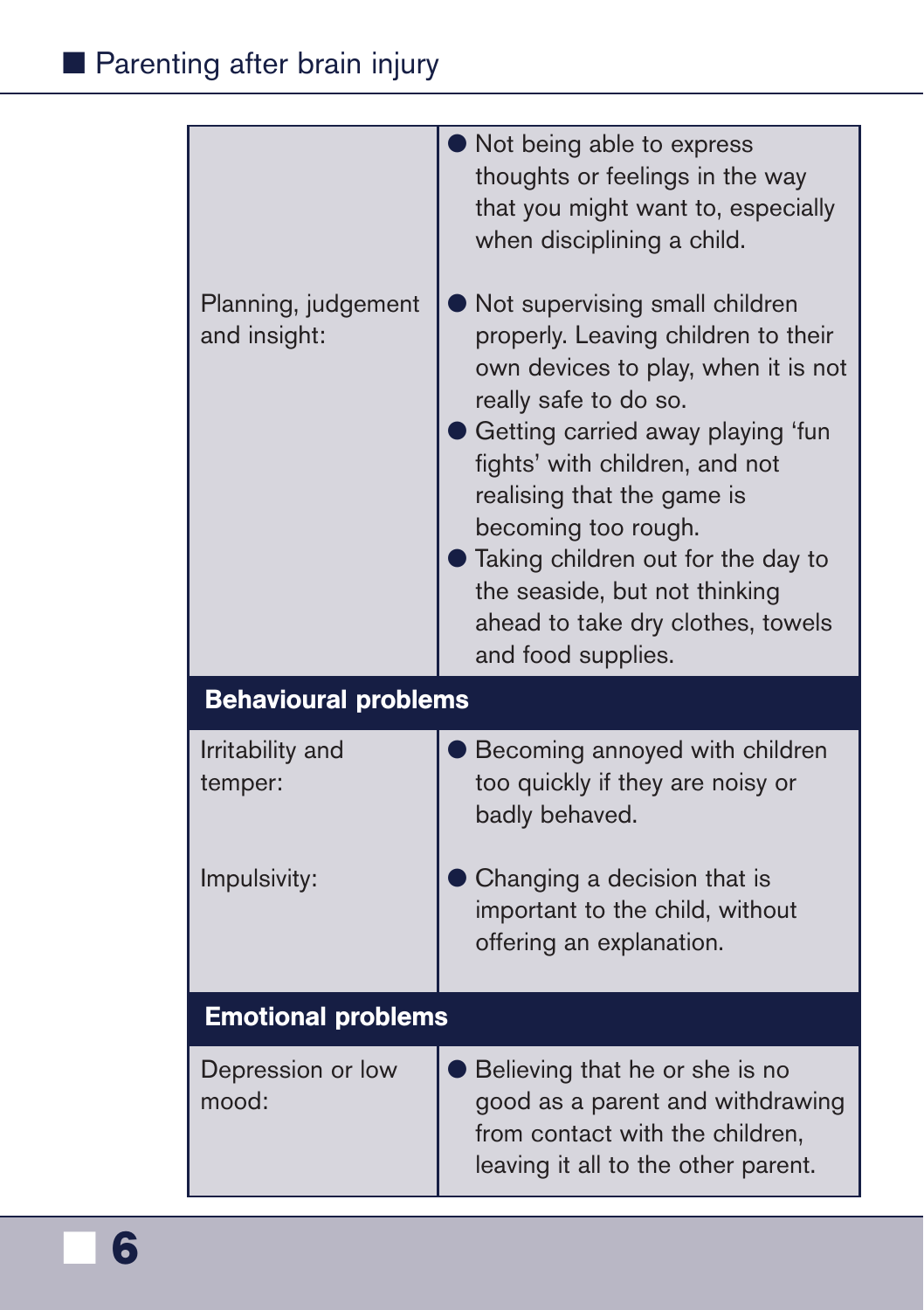| <b>Emotional problems</b>              |                                                                                                                                                                                                                                                                                                                                   |  |
|----------------------------------------|-----------------------------------------------------------------------------------------------------------------------------------------------------------------------------------------------------------------------------------------------------------------------------------------------------------------------------------|--|
| Anxious or<br>obsessional<br>concerns: | Not wanting to face other people<br>(e.g. avoiding the playground<br>where other parents are around).<br>Worrying about children's safety<br>(e.g. always worrying that they<br>may die in an accident).<br>Wanting the house to be<br>immaculately tidy and finding it<br>hard to tolerate children's toys left<br>lying around. |  |
| <b>Physical problems</b>               |                                                                                                                                                                                                                                                                                                                                   |  |
| Mobility:                              | Being unable to run and play with<br>the children, (e.g. playing football<br>in the park).                                                                                                                                                                                                                                        |  |
| Co-ordination:                         | Being unable to help small<br>children fasten buttons or tie<br>shoelaces.                                                                                                                                                                                                                                                        |  |
| Fatigue:                               | Feeling too tired to take the<br>children on trips or out shopping,<br>perhaps becoming very tired after<br>only half an hour or so.                                                                                                                                                                                              |  |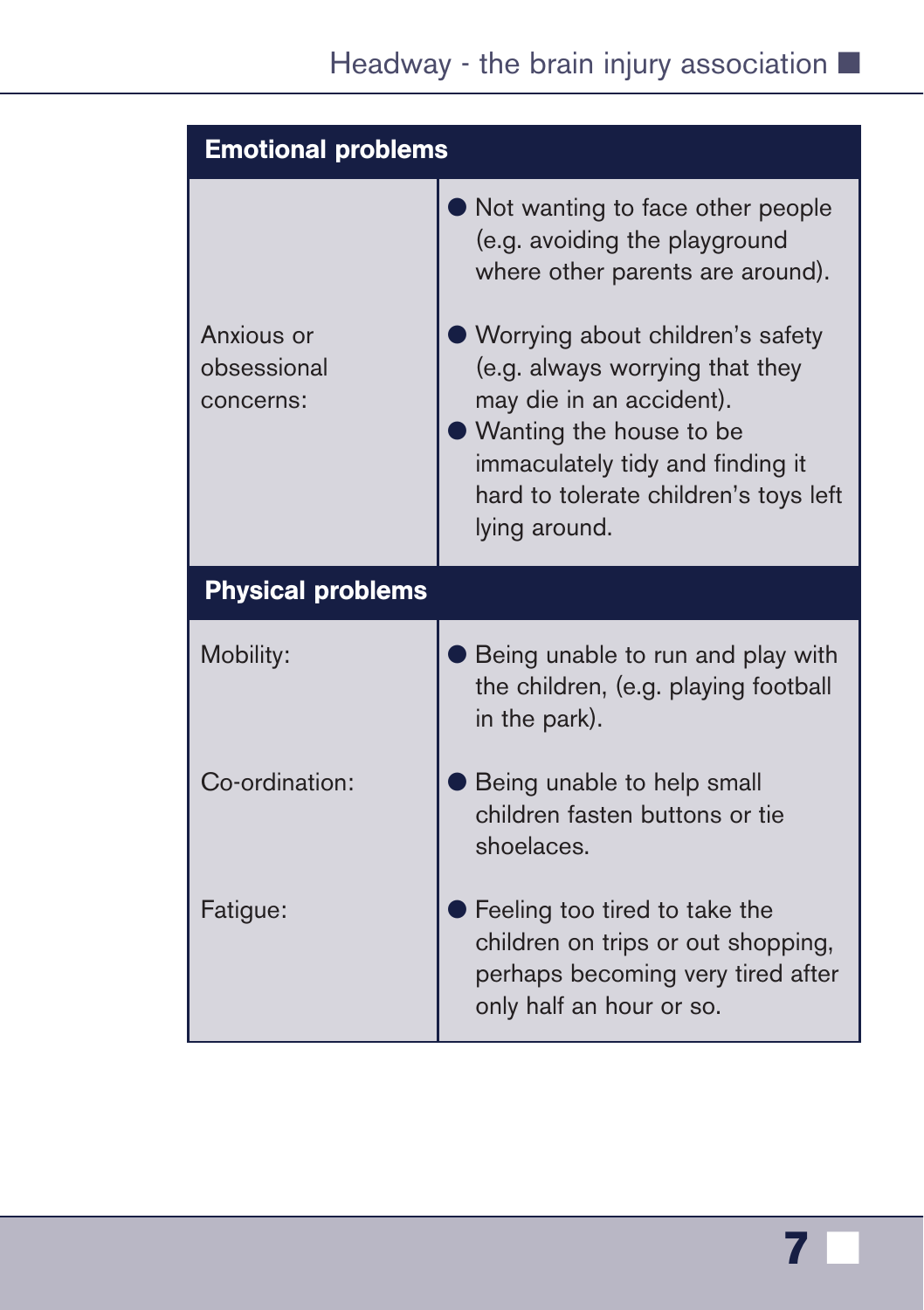| <b>Social and practical problems</b> |                                                                                                      |
|--------------------------------------|------------------------------------------------------------------------------------------------------|
| Driving:                             | Being unable to drive, so always<br>relying on others to help transport<br>the children.             |
| Epilepsy:                            | Not being able to supervise small<br>children, or use the cooker<br>because of the risk of seizures. |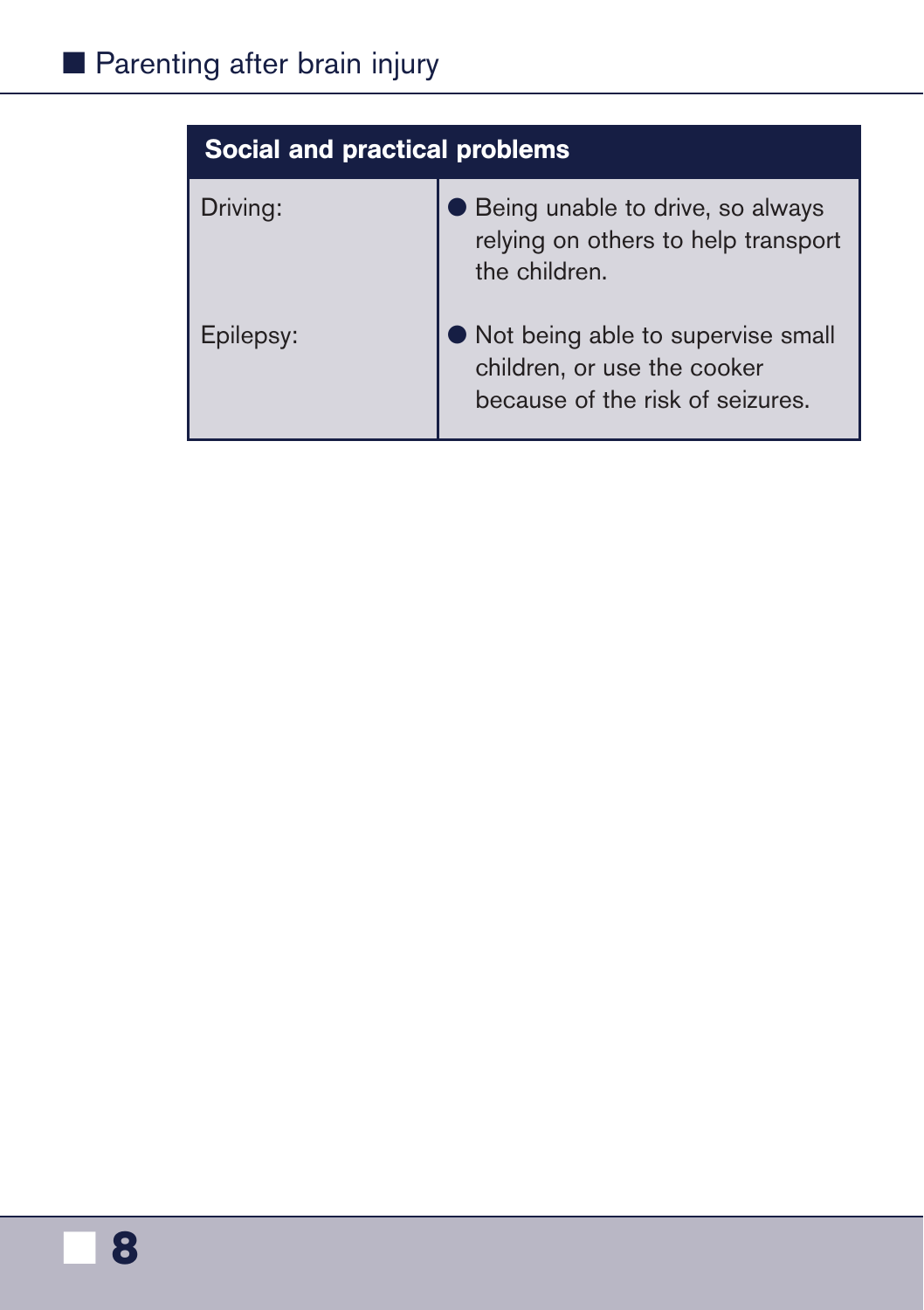## <span id="page-10-0"></span>The many roles of a parent

**B**eing a parent can be difficult because there are so many<br>
things that need to be done and there are lots of different roles that parents have to adopt. In the words of one parent:

" When I look back at everything I used to do as a parent I find it quite amazing that I took it all for granted. Not only did I love and nurture my children, knowing when they were tired or needed a cuddle, but I also did so many practical things. I helped them to wash and dress, I cooked for them, took them to and from school, helped them with their homework, and – for the older children – acted as their personal taxi driver. I used to pride myself that they rarely saw me angry, I had a ready smile for everyone. Back then life seemed very busy, but full of happiness. Now I feel defeated by the smallest task. Just doing the washing or keeping the house tidy feels like too much for me. My patience is non-existent and I spend all my time shouting."

*(Sylvia, Tweedmouth)*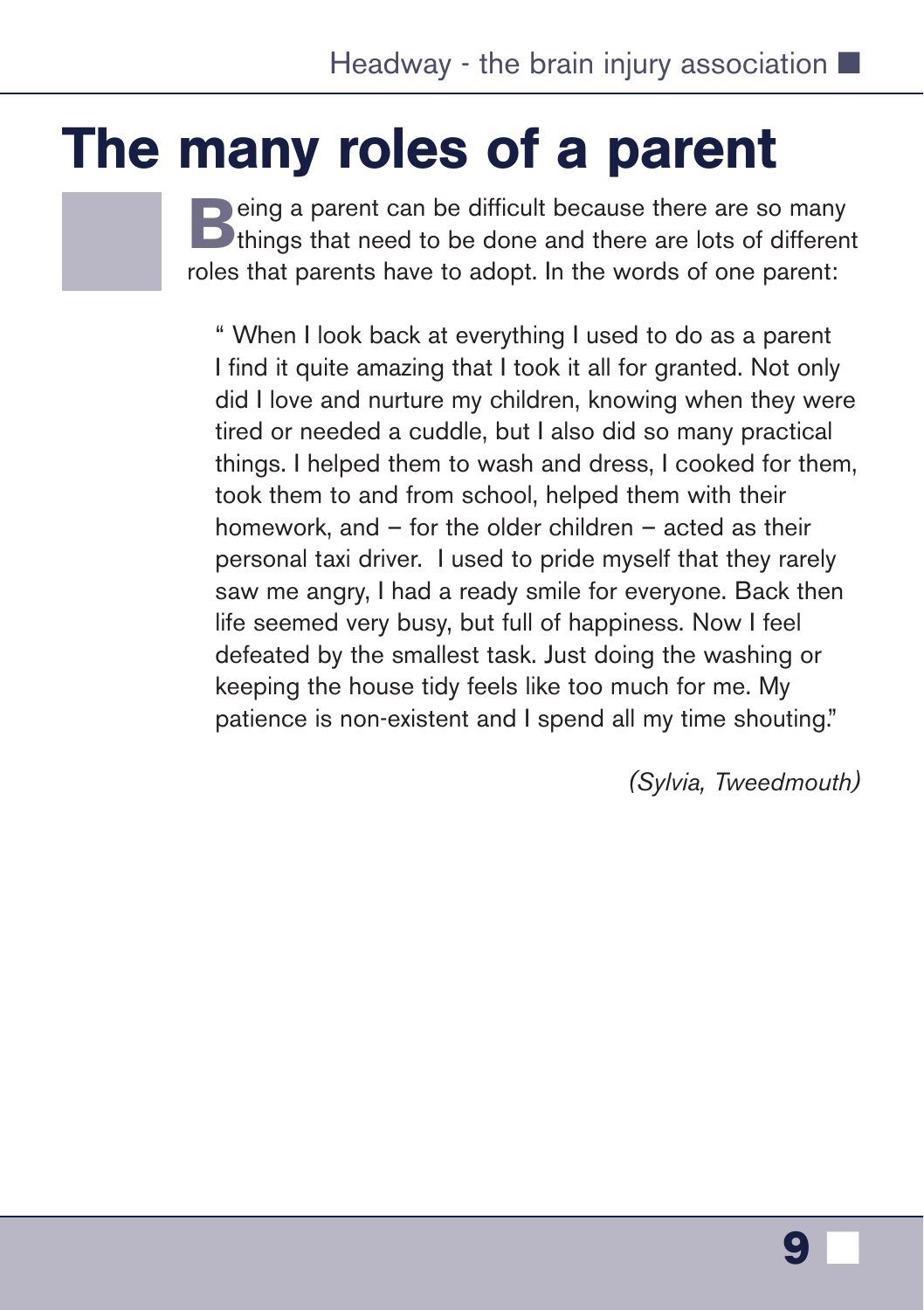## <span id="page-11-0"></span>Major problems reported by parents with brain injuries

Irritability and poor tolerance

any brain injured parents complain that they do not have the patience they used to have. They find it difficult not to be irritated by small frustrations and their children in particular can be the source of feelings of irritation and annoyance. Small children can be very noisy, messy, and they rarely sit still! Many people say they are quicker to become angry after a brain injury and they find themselves shouting at their children more than they mean to.

## **Guilt**

Sometimes parents say they feel guilty because they cannot<br>do things for their children like they used to. They may feel bad because they have had a prolonged period of recovery time in hospital for rehabilitation. They may feel guilty because they do not take as much interest in the children as they used to. This is usually because of their own [emotional problems](https://www.headway.org.uk/about-brain-injury/individuals/effects-of-brain-injury/emotional-effects/), (e.g. [depression\)](https://www.headway.org.uk/media/4712/depression-after-brain-injury-factsheet.pdf), or because life is difficult to cope with because of [physical problems](https://www.headway.org.uk/about-brain-injury/individuals/effects-of-brain-injury/physical-effects/) and [fatigue.](https://www.headway.org.uk/media/3995/managing-fatigue-e-booklet.pdf)

**Case study:** "I don't know why, I just didn't seem to feel the same way about the children as I used to. I think my motivation was badly affected; everything seemed like such an effort. I used to feel really guilty about it, as before my accident I was a real "hands-on" dad. It is a bit better now, since I have started to feel less depressed".

*(Jim, Seahouses)*

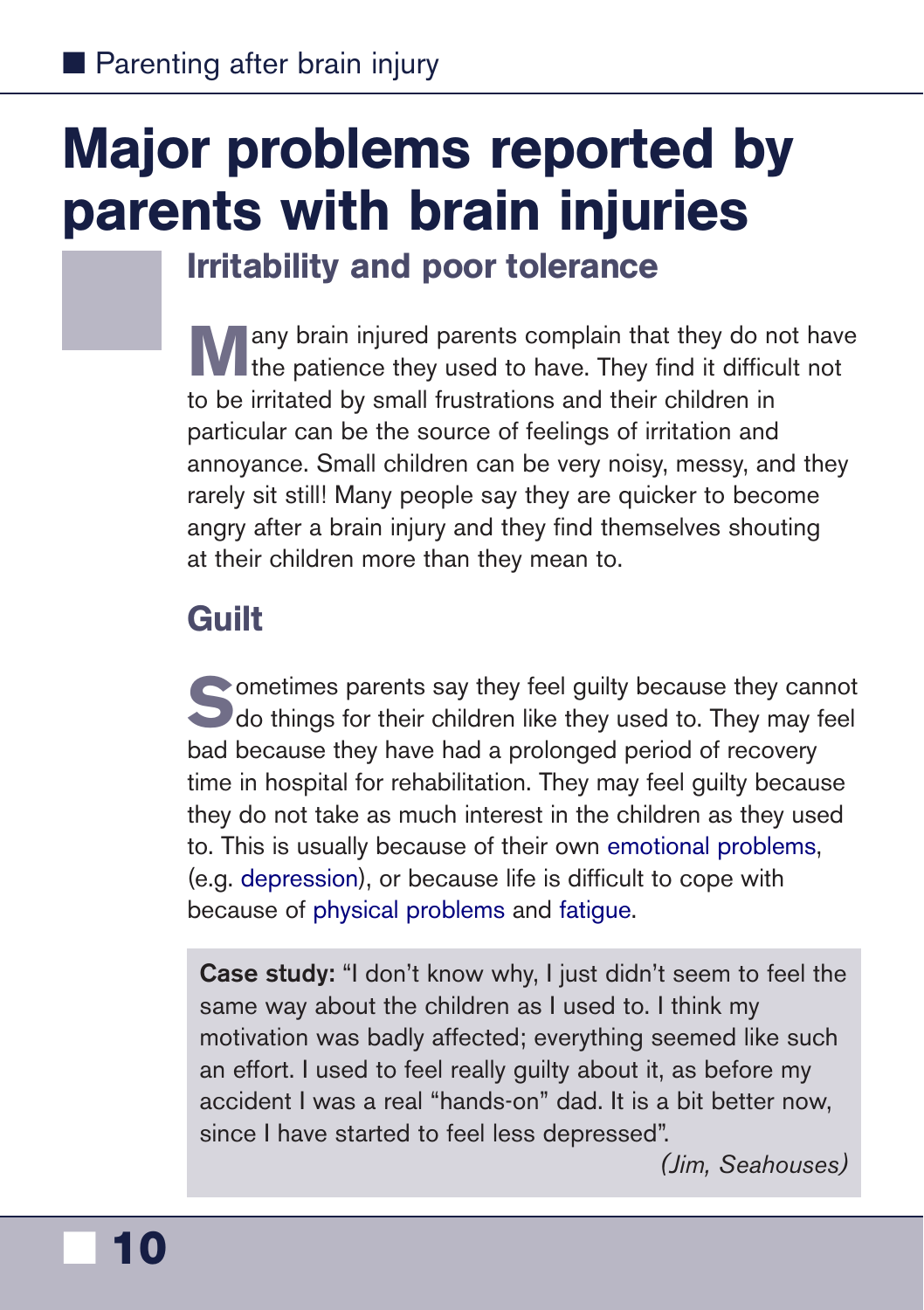## <span id="page-12-0"></span>Lack of confidence and self-esteem

any parents find that, following a brain injury, they lose **Confidence in their abilities generally, and this, of course,** affects their confidence in themselves as parents. They will sometimes leave decision making to the other parent, or try not to become involved in situations of conflict with their children. Brain-injured parents may sometimes feel they may have little or nothing to offer their children because of their disabilities.

**Case study:** "I realised that my confidence really took a knock after my injury. Because I was so worried about looking stupid in front of people when I forgot a word, I used to avoid going to shops. Now I prefer to let one of my daughters do all the talking when we are out, I find that I sort of hide behind them." *(Laura, Alnwick)*

## Multiple demands of parenting

**B**eing a parent means having to carry out a lot of different<br>kinds of tasks at any one time. After brain injury it can be difficult to 'juggle' all the different commitments. It can be particularly difficult if there is more than one child in a family, as children of different ages require different things from their parents. For example, a parent may cope well with older children who mostly speak up when they need something, but they may find it difficult with younger children who communicate their feelings using behaviour (e.g. clingy behaviour, temper tantrums, etc). Frequently, people say that after a brain injury it is difficult to do more than one thing at once, for example, help a child with homework while at the same time preparing a meal.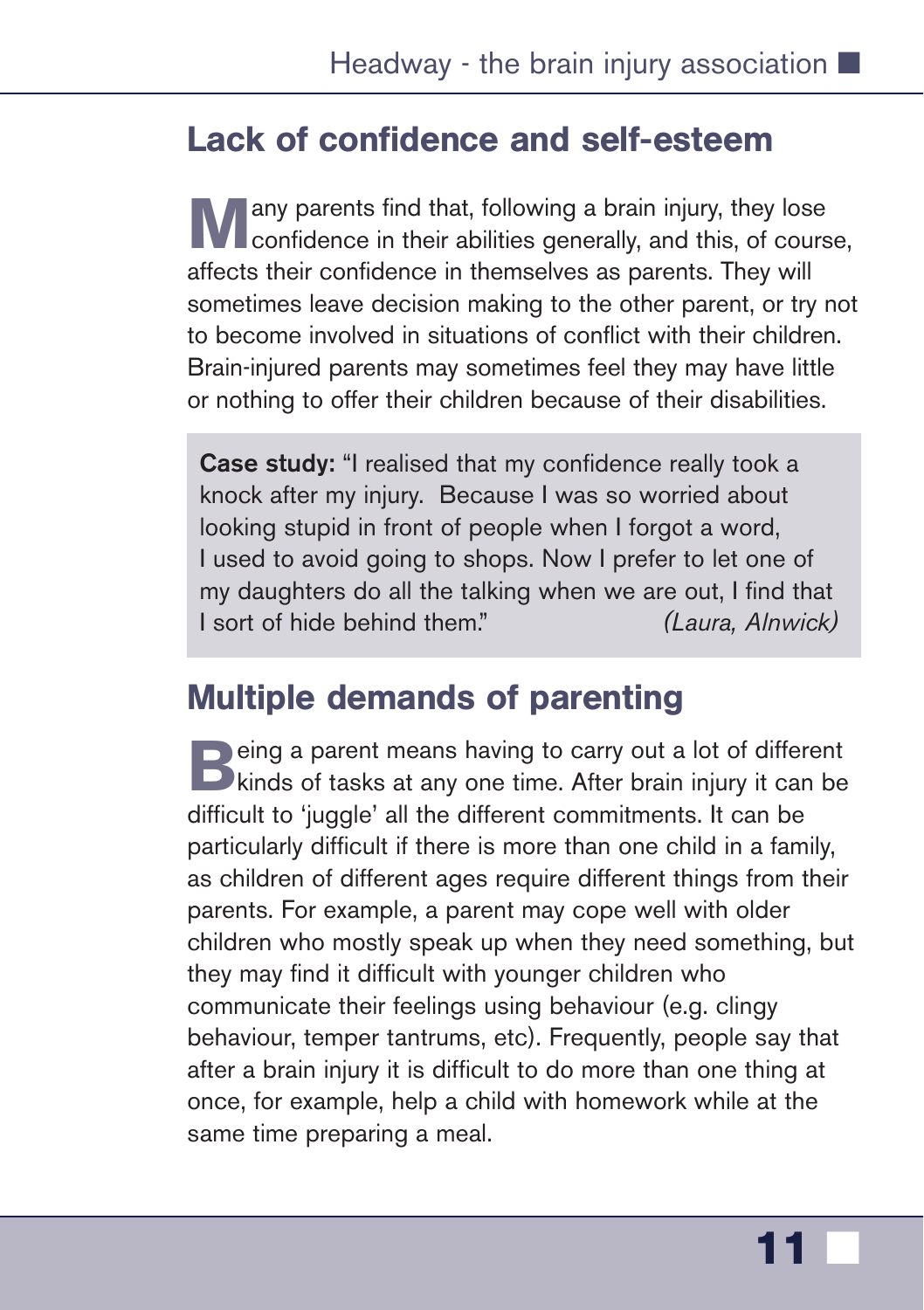### <span id="page-13-0"></span>Practical problems

**T**here are a wide range of practical difficulties encountered by parents with brain injury. These include not being able to drive, being unable to take part in family activities such as playing football, not being able to go on certain kinds of holiday, or play complicated board games, etc. For other parents [epilepsy](https://www.headway.org.uk/media/2800/epilepsy-after-brain-injury-factsheet.pdf) can pose problems, because of the risks involved if they have a seizure while caring for younger children.

### Changes in physical appearance

ften after brain injury there are changes to physical appearance. In particular, parents report changes in facial appearance as being the most distressing. For example, there may be facial muscle weakness, visual problems, or skull defects. There may also be other changes in physical characteristics, such as changes in mobility and walking patterns. Usually children do adjust to changes in their parent's physical appearance, but there can be a period where children are afraid of the changes and they may react differently to the parent at first.

Most often, though, it is the parents themselves who feel different and this can impact on their self-confidence and selfesteem. Occasionally parents say that they feel that older adolescent children seem embarrassed about some of the physical changes.

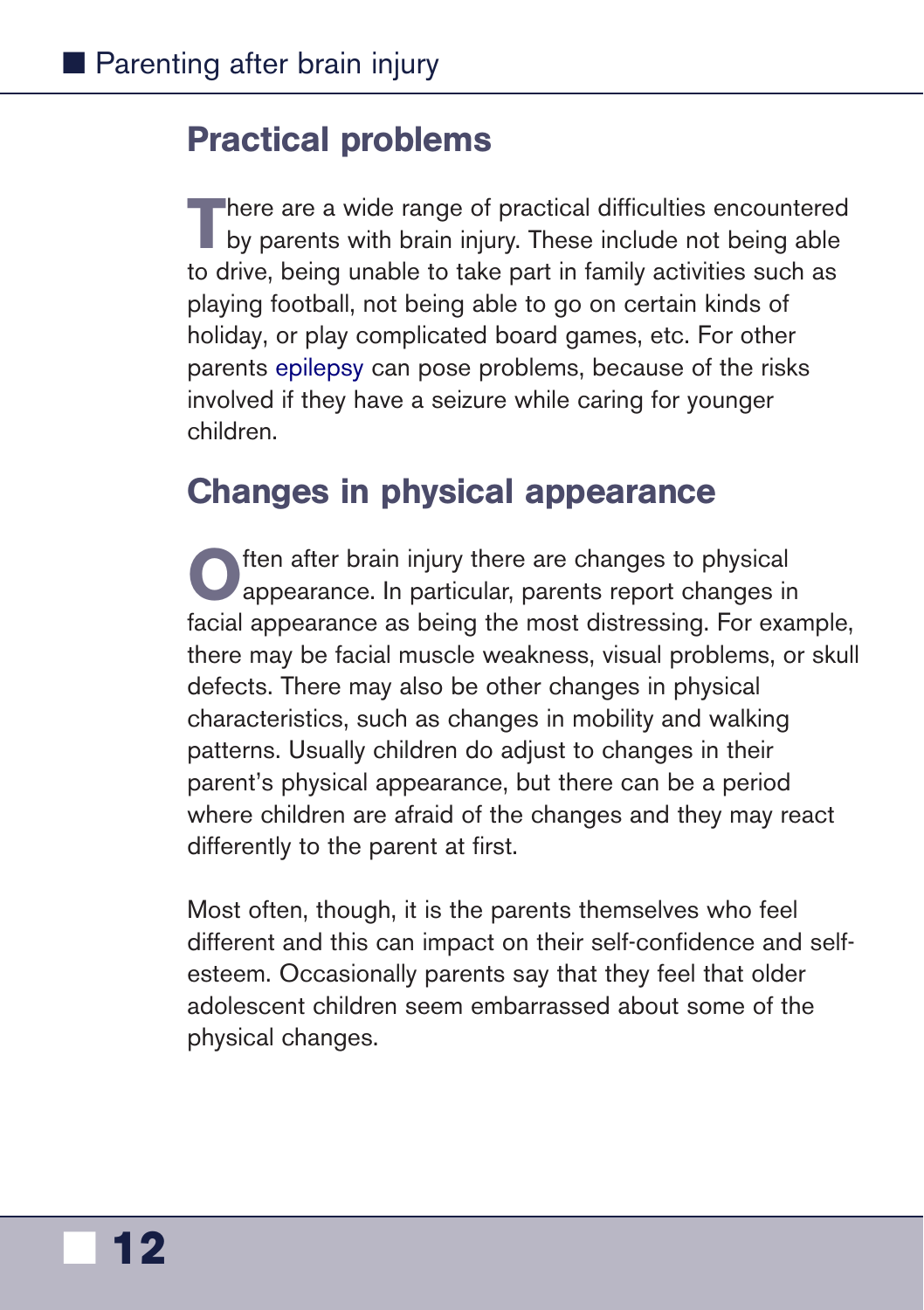## <span id="page-14-0"></span>Being focused on one's own recovery

Sometimes after a brain injury people become very focused<br>
on their own world and find it difficult to see things from other people's perspectives. In the early rehabilitation period, the person with the head injury is often very caught up with their own difficulties, trying to learn to speak, think, move, or remember as they used to. This can take a lot of energy and family time and sometimes children can suffer as a result. Older children in particular may be expected to cope with a reduction in time and attention from their parents, but they may find this just as difficult as younger children would.

**Case study:** "I never really realised just how much my daughter suffered while I was in hospital for all those months. I was just so caught up in my own worries and my own goals: all I could think about was learning to walk again. It took me a year of being at home before I realised just how much she had missed me and still needed me". *(John, Hexham)*

### Changes in children's behaviour

any parents report that not only are they different after their head injury, but they find their children relate to them differently too. For example, if a child has been separated from a hospitalised parent for some months, they may find it difficult to readjust to the parent coming home. They may not be as affectionate as they used to be, maybe not wanting as many cuddles. Sometimes children seem not to respect the authority of their brain injured parent as much as they did previously and this can be very difficult for a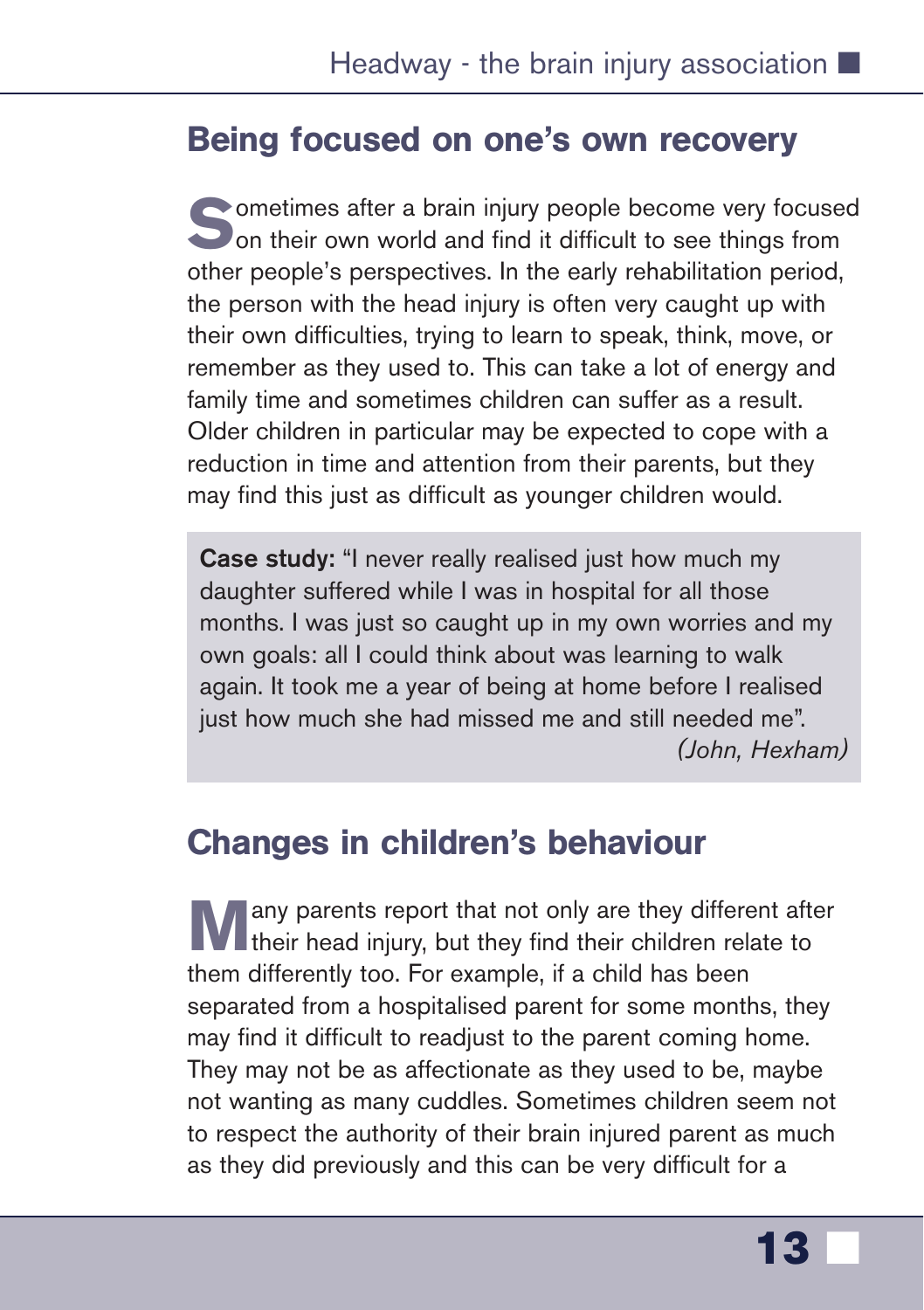<span id="page-15-0"></span>parent to deal with. Often a brain injured parent complains that they feel sidelined and that their child will only do as they are told for the other parent.

## Feeling that children are 'surpassing' them

**O**ccasionally parents with brain injuries say that they feel their children have overtaken them in their learning progress. For example, feeling that children's homework is too difficult, or that children take advantage of their poor memory.

## Changes in family roles

**O**ften after a brain injury the whole family lifestyle and routine has to change. It may be that the parent with the brain injury can no longer work and becomes a full-time carer for the children. Or, it may be that the unaffected parent has to give up work to stay at home and look after the injured parent. Inevitably this changes the structure of the family and the routines. For example, some dads who have had a brain injury would much rather be working and find it difficult to be at home with the children all day.

**Case study:** "Everything changed after my brain injury. My wife had to give up work to look after me. I used to work away a lot and it was very stressful when all of us were together as a family all the time. We just weren't used to it and all of us struggled with it at first. We had some terrible arguments."

*(Steve, Cramlington)*

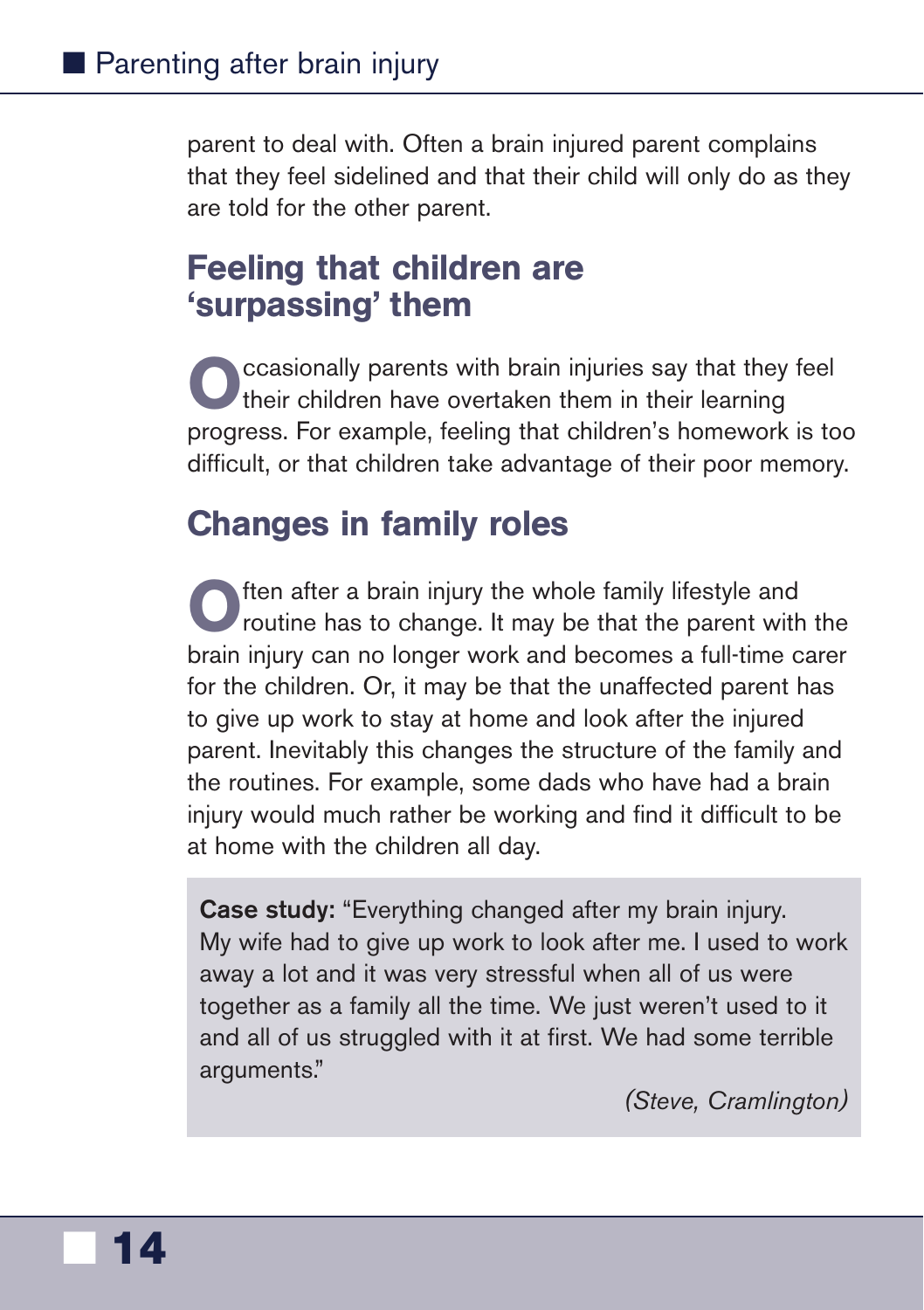### <span id="page-16-0"></span>Changes in the spouse's behaviour

**O**ccasionally, because the head injured parent requires<br>help and support from their partner, they can feel a bit like one of the children themselves. Sometimes this is because the person needs to be reminded to do things, or because they need help with practical tasks such as dressing or washing. Similarly, it might be that after a brain injury a parent is poor at handling money, and relies on their partner to take control of financial matters. Because of these changes, parents report that their partner's attitude toward them has changed and that this affects their parenting role.

**Case study:** "Even my seven year old son started to notice that 'daddy can't remember things so mummy has to be in charge all the time'. That was because, in the early days after my injury, my wife always had to keep me right all the time, and she couldn't trust me to remember anything. It made me feel like a kid myself."

*(Eric, Morpeth)*

### Emotional problems

**Pression and anxiety are very frequent after brain injury.** About 25 per cent to 50 per cent of people will experience [emotional problems](https://www.headway.org.uk/about-brain-injury/individuals/effects-of-brain-injury/emotional-effects/) approximately one year after brain injury. If a parent feels depressed or anxious, inevitably it will affect the way in which they relate to their children. For example, parents who feel low may have problems with motivation, energy levels, and confidence. Parents who are anxious may find it hard to venture out and may prefer to always be near home.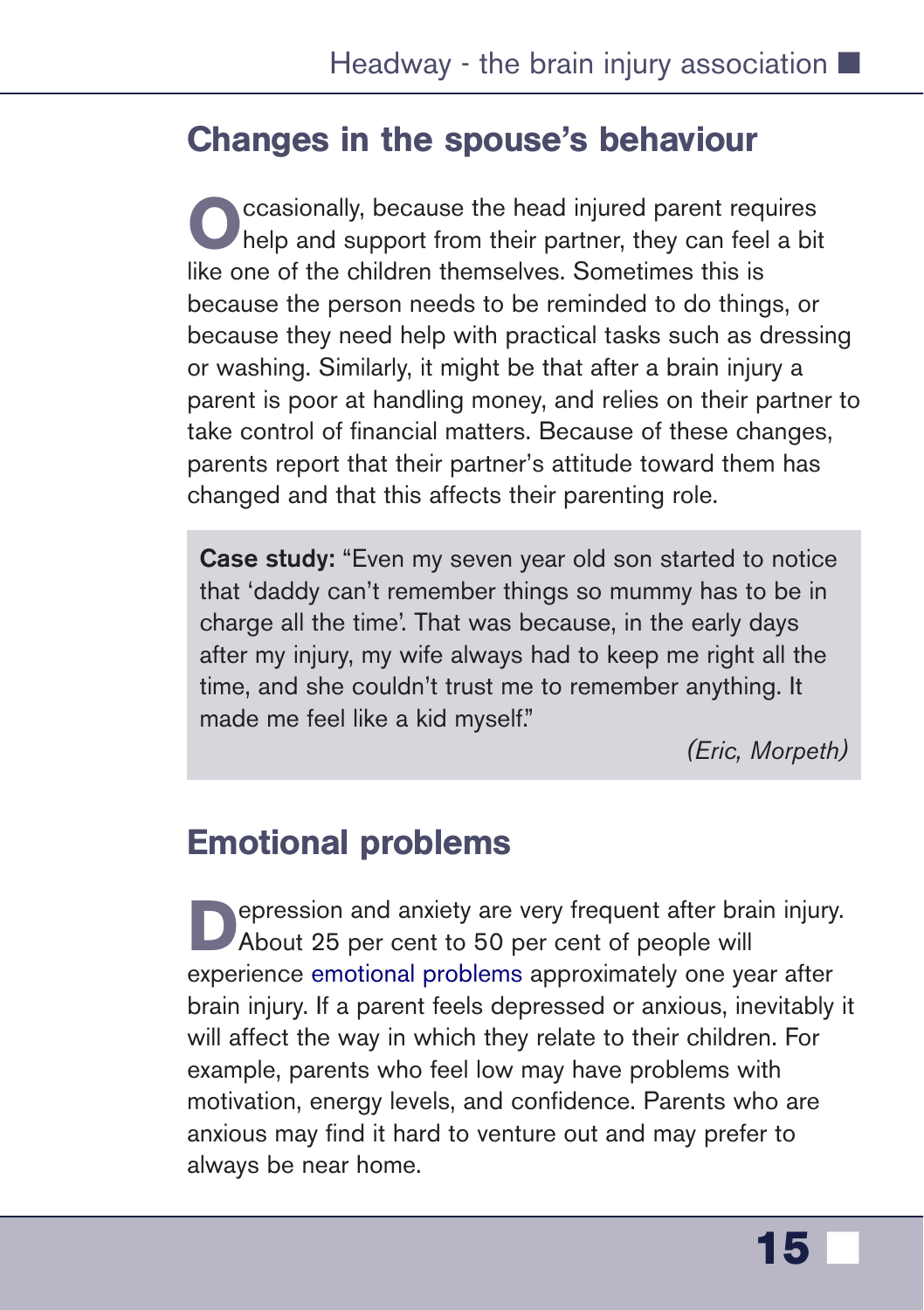<span id="page-17-0"></span>**Case study**: "When I am having a bad day, I feel really nervous and it means I don't want to go out anywhere. I worry about everything and I much prefer it when the children and all the family are safe at home."

*(Maria, Blyth)*

### Memory problems

**Parents with brain injury report that having a poor memory**<br>can affect their relationship with their children. It may be that they find it difficult to remember what has happened a few days earlier and subsequently find it hard to share memories with the rest of the family. Other people find that their everyday memory problems mean it is difficult for them to take responsibility for their children.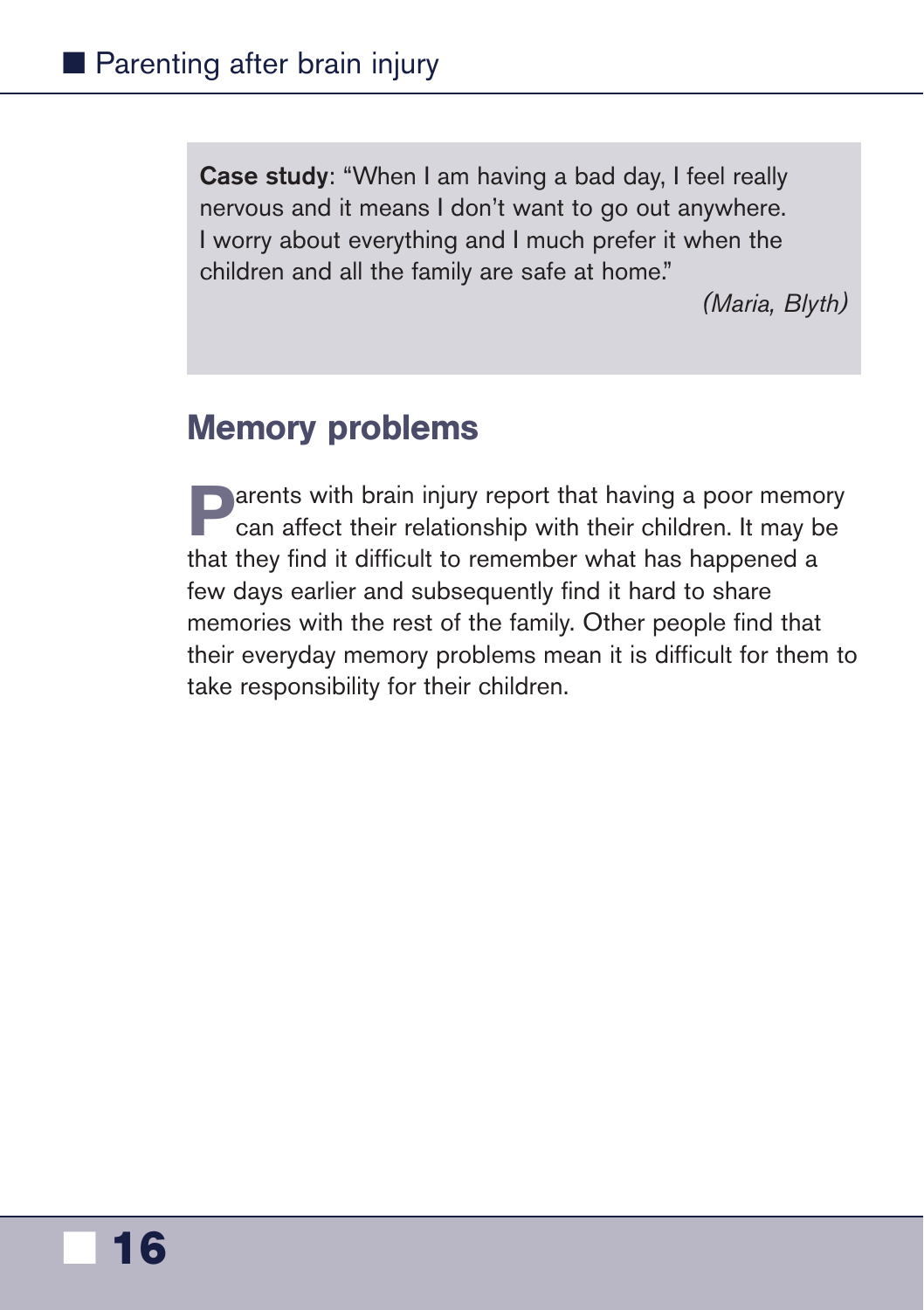## <span id="page-18-0"></span>Special issues

## Step-parenting after traumatic brain injury

After a brain injury it can be hard to resume a role as a step-parent. For example, if the parent has difficulties remembering life before the brain injury, it might mean that they forget important details about their step-children or about events that have happened.

Sometimes, although a step-family may have worked well before the brain injury, there can be tensions after brain injury. An example would be a parent who has difficulties with irritability or temper control. Whereas they may have been able to "bite their tongue" beforehand and not say something they shouldn't, it might now be much harder for them to do so.

**Case study:** "When I first got out of hospital I used to think that my stepson resented me because his mam used to have to spend so much time with me. Before my injury we used to play football together and we got on okay. I can't do that now, and sometimes I think we have nothing in common anymore".

*(Neil, Gosforth)*

## Traumatised and injured families

**O**n occasions, there may have been more than one family member involved in an accident which caused a brain injury. Sometimes children witness the trauma that caused the accident and they can develop emotional problems. Possibly a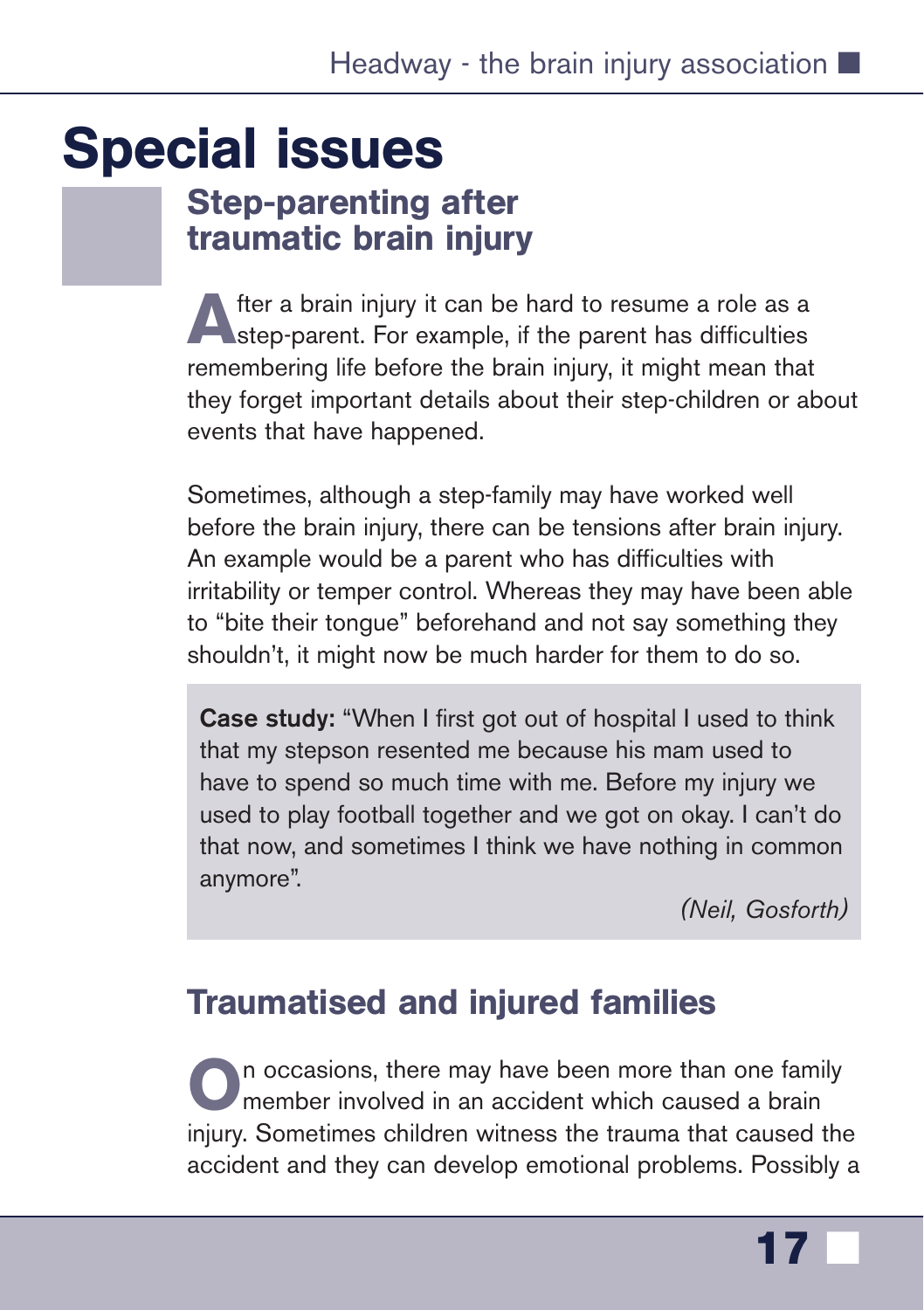<span id="page-19-0"></span>child has had both parents involved in an accident and this may profoundly affect their sense of safety in the world.

**Case study:** "Our son was very clingy after our accident. He would only stay with one relative and he got very upset if my wife and I wanted to go out together for an evening. We realised that it was because he remembers the last time we went out in the car together, daddy did not come back for months."

*(Alan, Rothbury)*

**Case study:** "My son was told that daddy was in a very bad car accident. A few weeks later the teacher showed my wife one of his drawings, it was a picture of me in a car that was on fire. It was very upsetting for us to see it and we realised just how traumatic it had been for him too. Our social worker suggested that we go to our GP and request some counselling for him."

(*Bill, Berwick)*

## Very severe traumatic brain injury

**Where the person with the brain injury has been more** severely injured, there may be very difficult issues to deal with. Usually it is the unaffected parent who has to cope with these issues, for example explaining to children what has happened and trying to find ways to help them understand the nature of any disabilities. Often there are legal issues that need to be dealt with too and this can be very stressful for the uninjured parent.

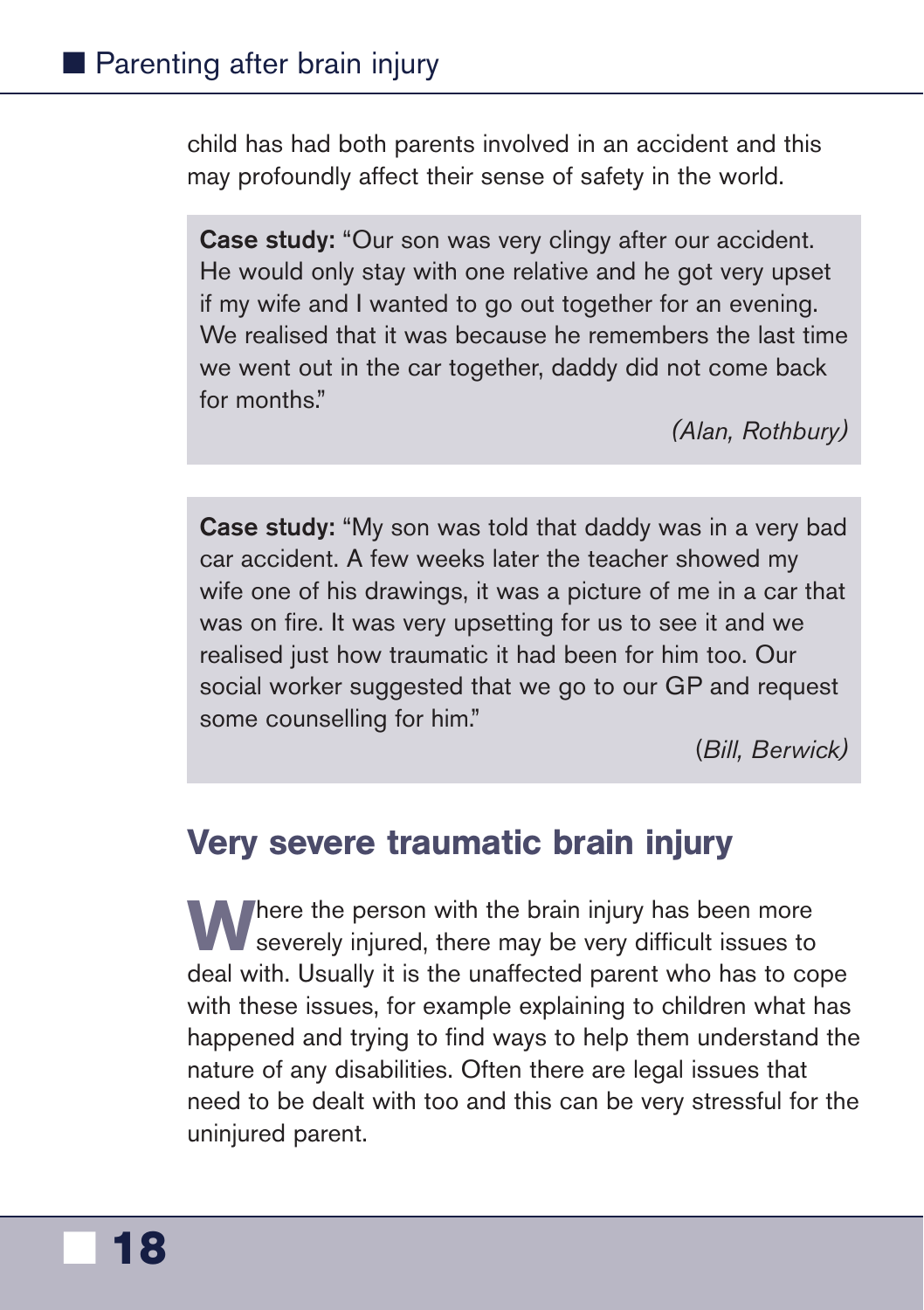<span id="page-20-0"></span>**Case study:** "My wife suffered a very severe stroke after a heart attack. She needs 24-hour care and she cannot do anything for herself. One of her rehabilitation goals at the moment is to help her be able to sit on the sofa at home. All the children are looking forward to the day when they can come and sit on her lap for a cuddle – they can't do that while she is in her wheelchair. It has been very hard trying to explain to the children what has happened to their mum. The younger two especially don't really know what it is all about. Our older two daughters understand and do their best to help out, but I worry that they take on too much responsibility for their age".

*(Peter, Tynedale)*

### Involvement of Social Services

**Social Services become involved with families primarily to support them and offer advice if they are struggling with** their new situation. Sometimes, if there are concerns about the welfare of children in a family, Social Services may need to help in other ways, for example organising extra practical help or social care before and after school. Very occasionally, where there are serious concerns, Social Services may need to intervene more formally and call a case conference or arrange assessments. An example might be when a brain injured parent has severe problems with anger control. In these circumstances the child will have their own social worker appointed to them, to speak up for them or act as an 'advocate'. Case conferences give parents the chance to speak up about any concerns or difficulties they may be experiencing and which they want help with.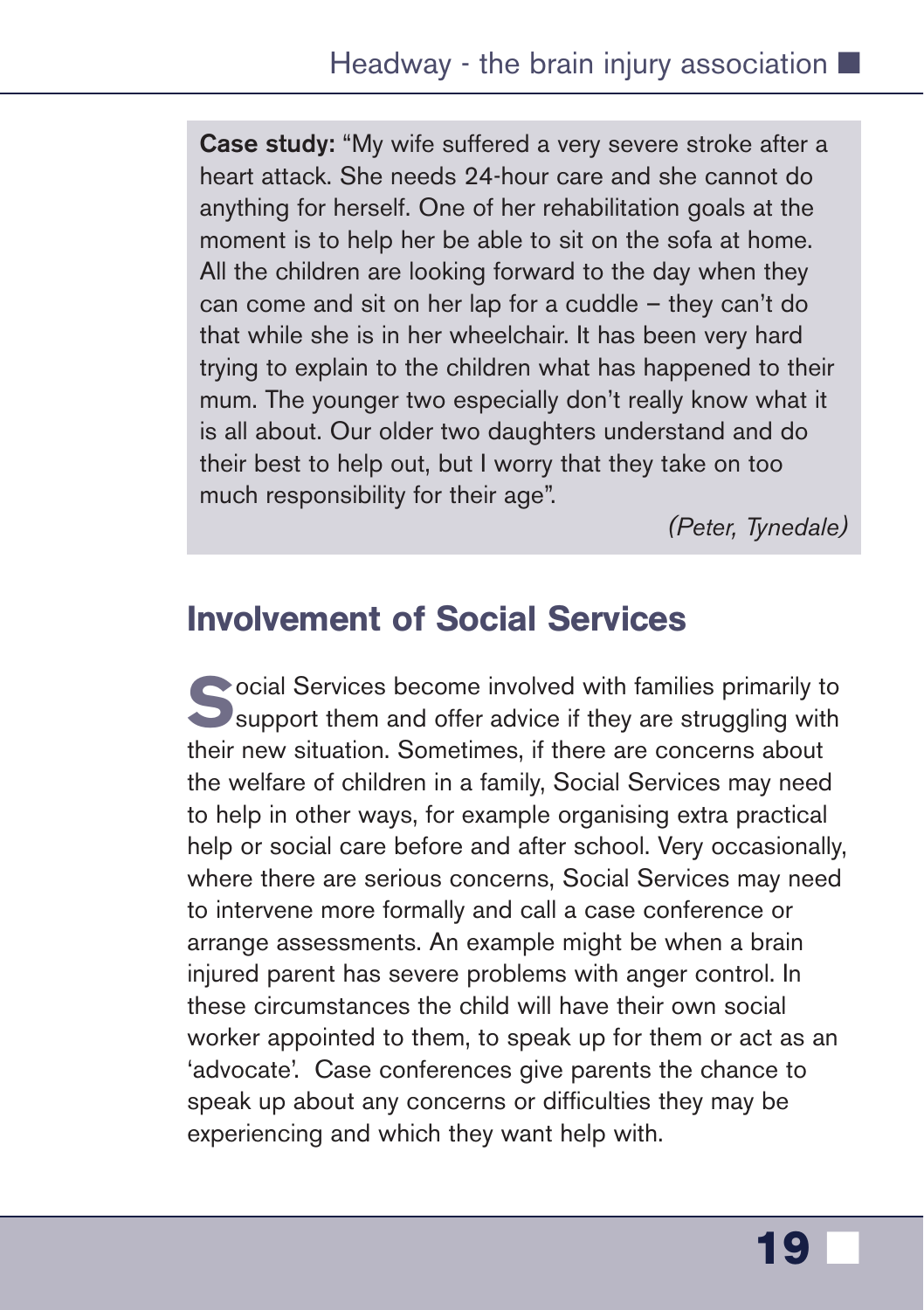## <span id="page-21-0"></span>Advice and guidance

### Overcoming irritability and poor tolerance

### Take time out to calm down and walk away when necessary

**O**ften the most effective way of dealing with irritability is to try and make sure you have the opportunity to calm down so that you avoid losing your temper.

#### For example

- **Situation:** You are helping your child to tidy a bedroom and he/she wants to play with all the toys rather than tidy up. You feel yourself becoming irritated and think you are about to lose your temper.
- **Strategy:** Leave the child to get on with tidying the room themselves, just for a few minutes, while you take the chance to cool down and collect your thoughts. When you feel calmer you can go back and take charge of the situation.

Some parents are concerned that if their child is being 'naughty' or demanding that it sends the wrong message to the child to leave the situation, i.e. If I leave the room when I am angry, my child will think *'if I go on long enough then dad/mum will get so annoyed they'll give up and leave the room'*. In these situations you might want to say something like, *"I can feel myself becoming irritable. I am going to leave you to think about your behaviour for a few minutes. Then I am going to come back and we can start again."*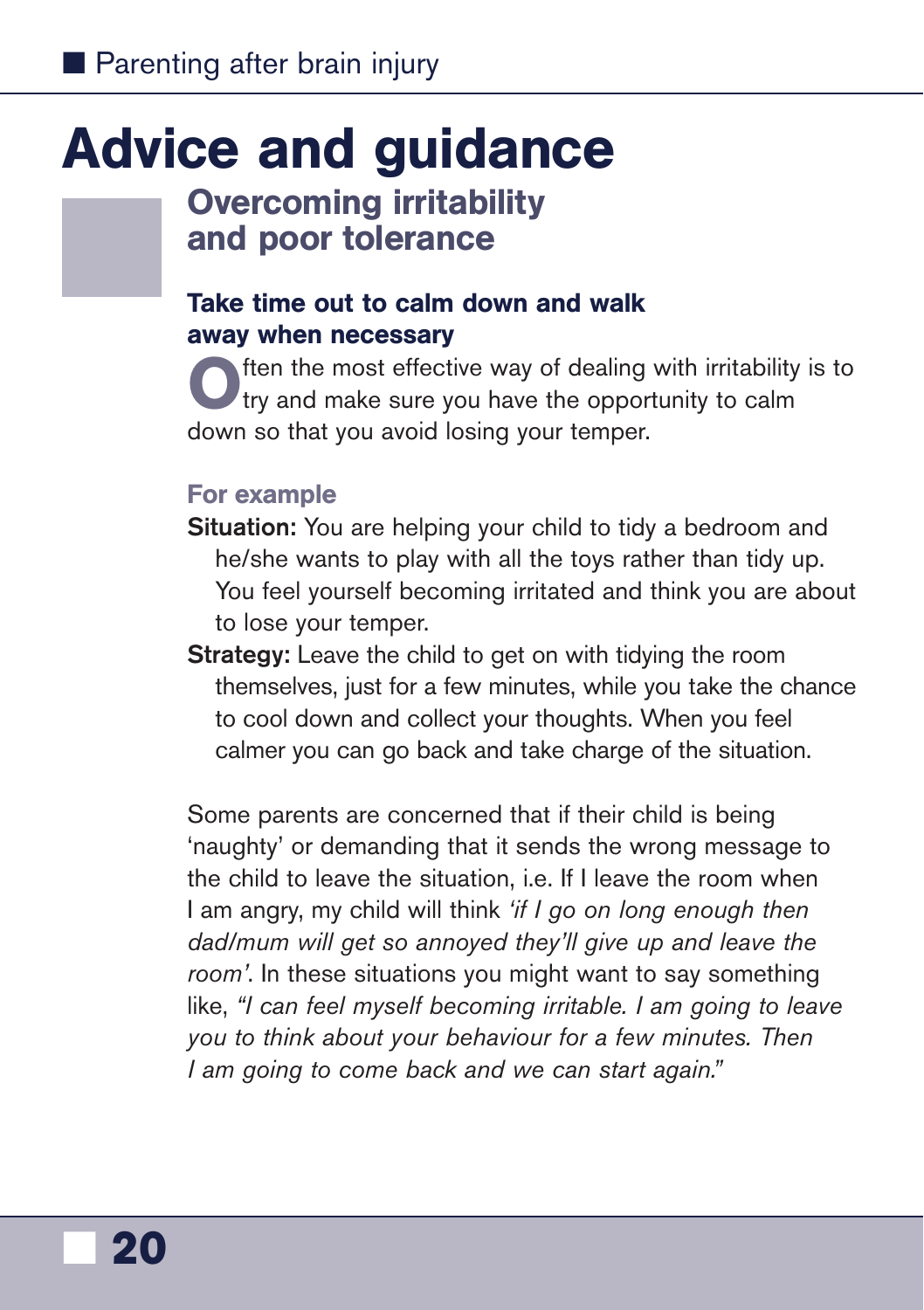#### Try to predict stressful situations and organise breaks for yourself

You may need to agree with your partner on times when you can have a break from the children. It is worth noting down times when you feel particularly irritated, to see if there are any patterns. For example, some parents find that the time when children first come in from school is very difficult. This is because children are often excited to be home and may make a lot of demands, such as wanting something to eat, wanting to go out, etc. If possible, you could negotiate for your partner or spouse to deal with the children at these times of the day, and in return take further duties later in the evening, e.g. at bath or bedtime. Or, it might be that the injured parent feels at their best in the mornings and would prefer to organise the morning routine.

#### Keep on top of mess and clutter

Some parents find they get very irritated by children's mess, for example, clothes or toys strewn around the house. If this is the case, it may help to ensure that children agree to keep specific areas of the house tidy so that you always have a quiet, tidy space to retreat to. Children, especially younger children, usually respond well to rules, so, for example, a new rule might be: *"You can play with your toys in your bedroom or the living room, but no toys are allowed in the kitchen."*

#### Avoid arguments and conflicts that go nowhere

With older children, the problem is often getting into lengthy and unproductive arguments. Teenagers in particular are very good at this and perhaps don't realise when their injured parent is becoming really annoyed until it is too late. At these times it is always best to walk away if you feel you are going to lose your temper. With teenagers it is usually best to be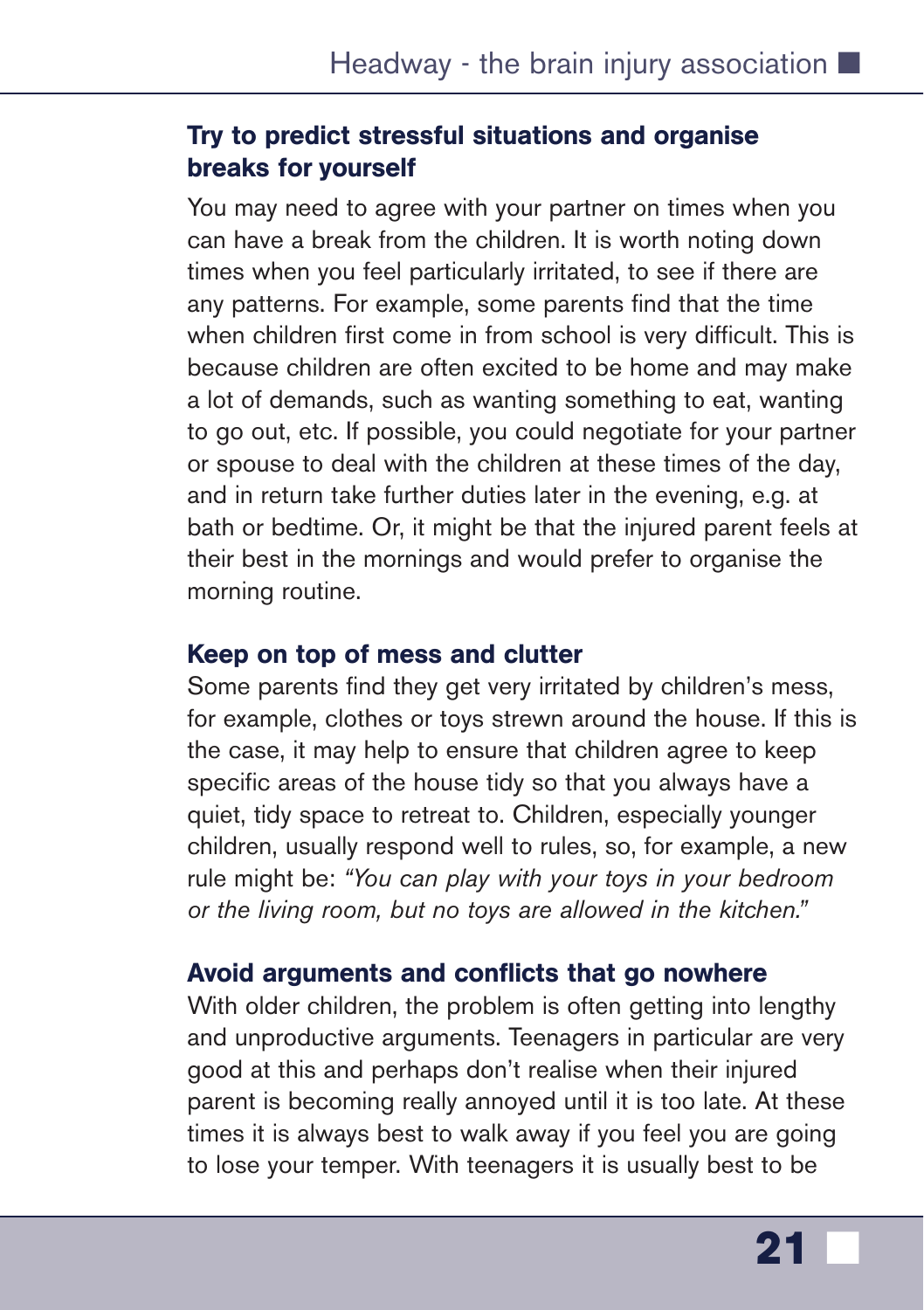honest about how you are feeling, so that they understand the impact of continuing an argument. For example, you may say, *"I am starting to get really annoyed now. I think we should leave this here and maybe talk about it later when we have both calmed down."* To say this does not mean that you are backing down in an argument, merely that you are postponing the discussion to a time when you are both calmer.

#### 'Buy time' for yourself so you can think about how to discipline a child

It is important to notice signs of rising anger before the situation gets out of hand. If you become agitated and annoyed with a child, and you don't know the best way of handling the situation, but do not want to lose your temper, it is a useful strategy to 'buy some time'.

#### For example

- **Situation:** Your child deliberately throws his food while at the table, after you have already asked him not to.
- **Strategy:** Say, *"I am very cross that you threw your food. I will have to think about how I am going to deal with you, so you learn to do as you are told and not throw food.*" Then consult with your partner/spouse about a suitable way to deal with the behaviour. However, with younger children, it is best to do this as soon as you can, e.g. within half an hour. At the time that you implement the sanction/ punishment you will need to remind your child why it is happening, e.g. *"You won't be allowed any sweets this evening because you threw your food at tea time. I hope this will help you to learn not to throw your food."*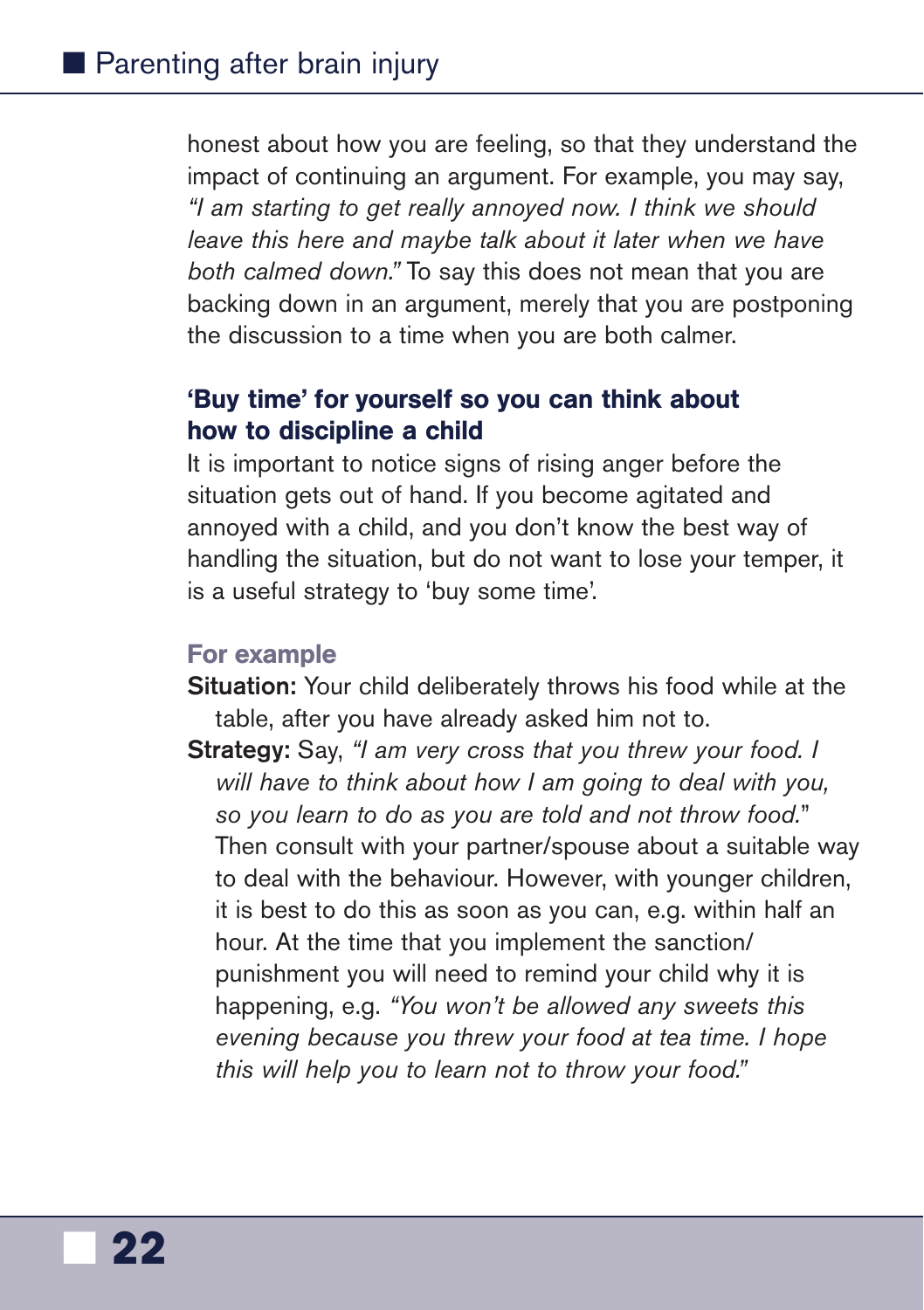#### <span id="page-24-0"></span>Build a positive relationship with your child

It is also important to be able to generally feel positive about your child and your relationship. This makes it easier to cope with the everyday irritation that you may feel. It is also easier to discipline a child within the context of a strong positive relationship with them. See the section on '[Dealing with](#page-26-0) [changes in children's behaviour'](#page-26-0) for tips on building a positive relationship.

## Key point

It is important to remember that all parents get irritated with their children on a daily basis! The key is to handle your irritation well, without letting the situation escalate unnecessarily, and taking steps to avoid things getting out of hand.

## Overcoming emotional difficulties

**Prople with brain injuries very commonly experience** [emotional problems](https://www.headway.org.uk/about-brain-injury/individuals/effects-of-brain-injury/emotional-effects/) following their injury. Usually these difficulties will improve as they adjust to the consequences of the brain injury. However, this may be a long, slow process. The following are some tips which may prove helpful:

#### Accentuate the positive and eliminate the negative!

Sometimes when people become depressed their thinking becomes very negative and 'black and white'. For example, you may pick up on all the negative aspects of the relationship with your child, but fail to acknowledge all the positive aspects. It is important then to recognise your strengths as a parent instead of dwelling on the negative.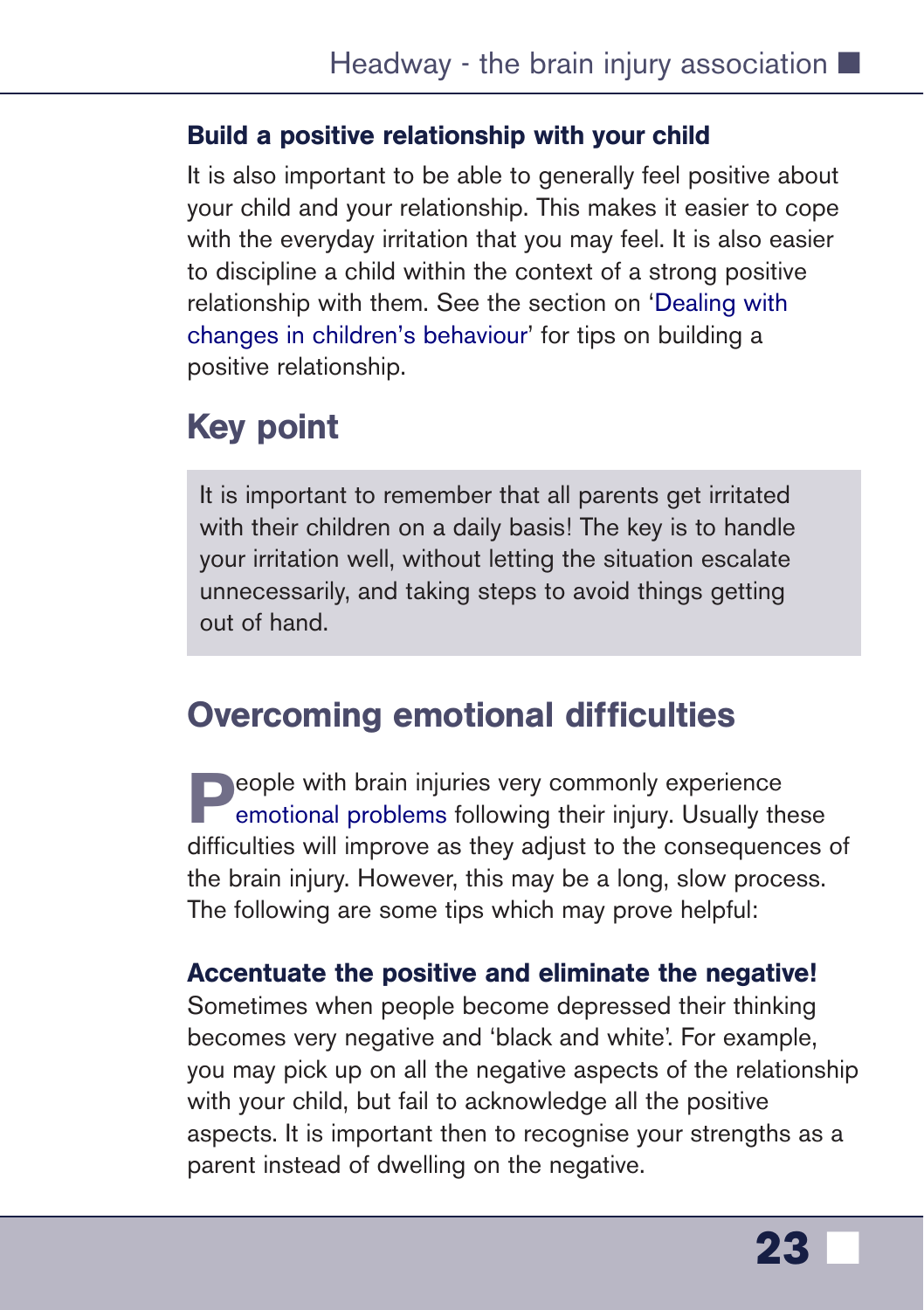- **Situation:** You find yourself thinking, *'I am no good as a parent because I can no longer drive.'*
- **Strategy:** Try to challenge your thinking. Sometimes this is easier if you put yourself in someone else's position. For example, you might say to yourself, *'Well, if my wife/husband said this, what would I say to them?…. I would say, 'Yes it is true that you can't drive now, but think about all the things that make you a good parent. What are the things that you can still do that are just as important as driving?'*

#### Tackle avoidance head-on

Many people, if they are feeling anxious or depressed, find that they start to avoid things that they find difficult. This may seem like a good strategy, but unfortunately it only serves to make the thing you are avoiding more difficult to face.

- **Situation:** You avoid going to the school playground to collect the children because of worries about not being able to think of anything to say to other parents in the schoolyard. If you avoid this for a while, before long it seems a very difficult thing to stand and wait in the playground and it may actually mean that people are more likely to come up and talk to you  $-$  something that you find difficult  $$ because they haven't seen you for a while.
- **Strategy:** Instead of avoiding the situation, mentally prepare for what you might say if somebody talks to you. For example, think of a few stock phrases or answers to say if somebody asks how you are, and wherever possible try to turn the conversation round so that you are asking about them instead of feeling you have to explain yourself. If that seems like too big a step, then perhaps at first take a relative or friend with you.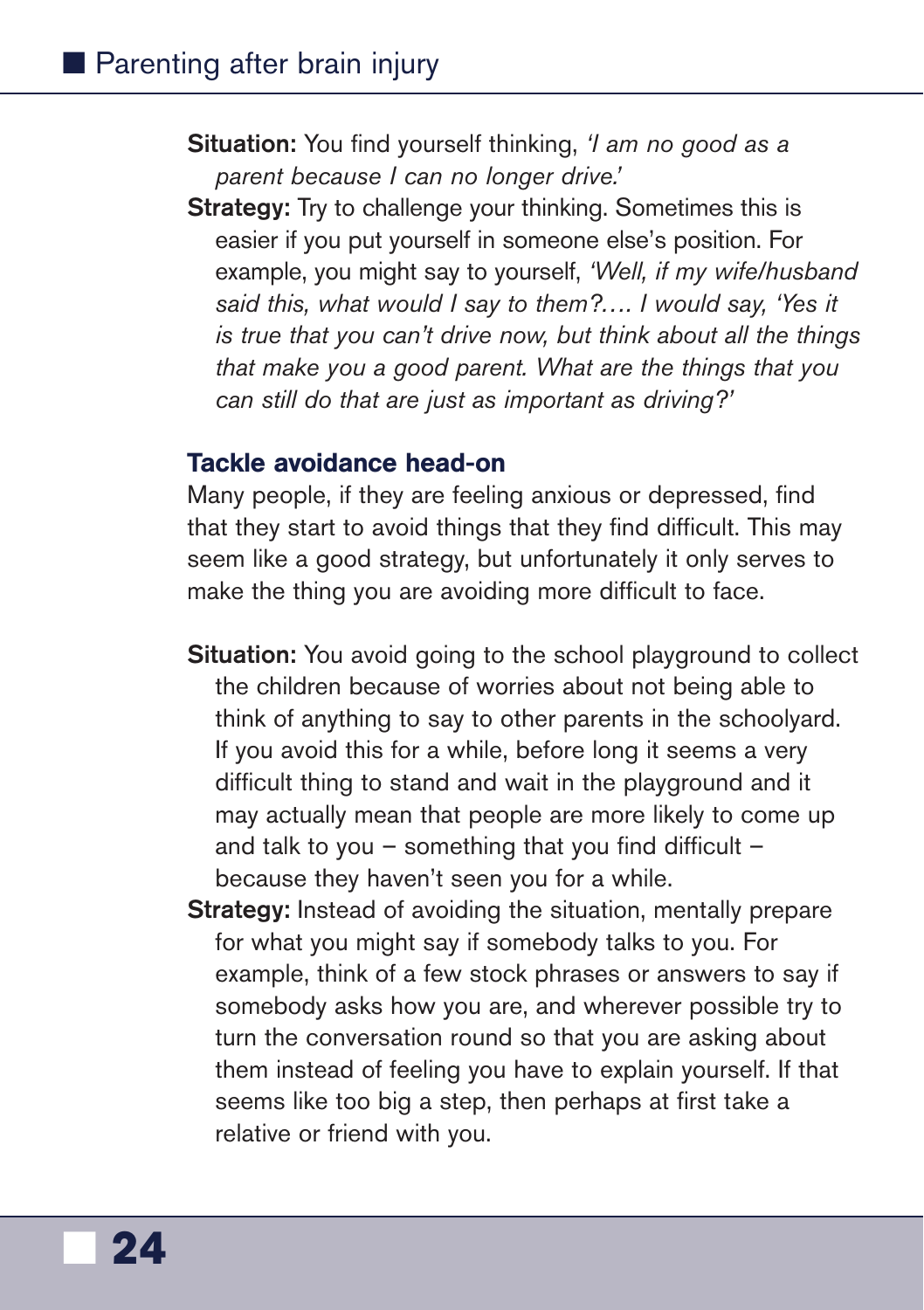<span id="page-26-0"></span>Talk over your concerns with your partner or spouse. Often they will be the best person to provide contradictory evidence to disconfirm your negative beliefs. For example, in the words of one parent, Jonathan: *"When I first had my accident, I used to think that I was a rubbish parent. I thought that my daughter felt she could not rely on me because there were so many things I could not do for her anymore, and I had abandoned her whilst in hospital for such a long time. However, my wife told me that while I was in hospital our daughter used to pray that I would get better every night. I realised then just how much she needed me. When my wife told me that, I realised that no matter what problems I had I would always be her dad."* 

#### Get professional help when it is needed

If you find that depression or anxiety has become a big problem, it may be beneficial to ask your GP for some professional help.

Usually a combination of medication and 'talking therapies' can make a big difference in helping people with emotional difficulties after a brain injury. Where there are real concerns about somebody's emotional state, for example if they talk about suicide or wanting to 'end it all', it is usually the best strategy to seek professional help.

## Dealing with changes in children's behaviour

**M** ost children will adjust to the changes in their brain-<br>injured parent eventually. However, there may be some time during which your child does seem to react differently to you. It is important to recognise that this is a normal process.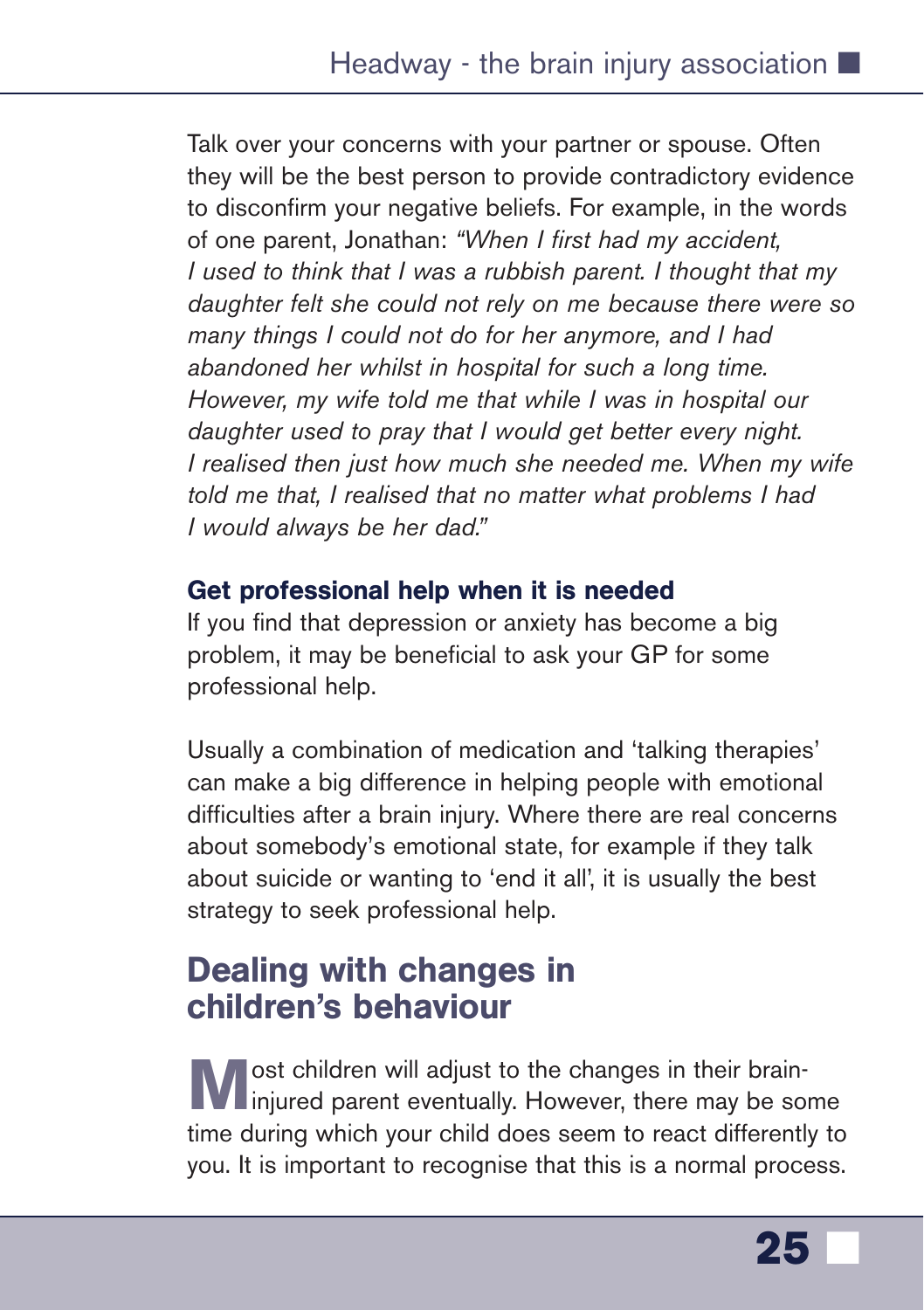Children will have had to cope while their injured parent was in hospital and it can be difficult for them to readjust to the new life once their parent comes home.

#### Gain a better understanding of your child's behaviour

All children are different and may react in different ways to the new situation. Some children may become more anxious and clingy; others may seem not to respect authority as much; others may seem cool or indifferent to the injured parent. It is worth remembering that the child is doing their best to work out what the new scenario is and how they can deal with this. Some of their behaviours may reflect this internal struggle that they are having.

#### After understanding comes patience…

Try to be as patient as possible with the children. Remember that they have as much emotional adjustment to make as the parent. It will be important to talk to them about how they feel about the changes that have occurred within the family. Possibly in the first instance you may decide that the uninjured parent may be the best person to do this, or both parents might want to do it together.

#### Re-establish the authority of the injured parent

For children who no longer seem to recognise the authority of the injured parent, it is sometimes useful for the other parent to defer decisions to the brain-injured parent.

**Situation:** A child always goes to mum to ask, *"Can my friend stay for a sleepover"*. He never goes to ask dad (who has a brain injury) any more.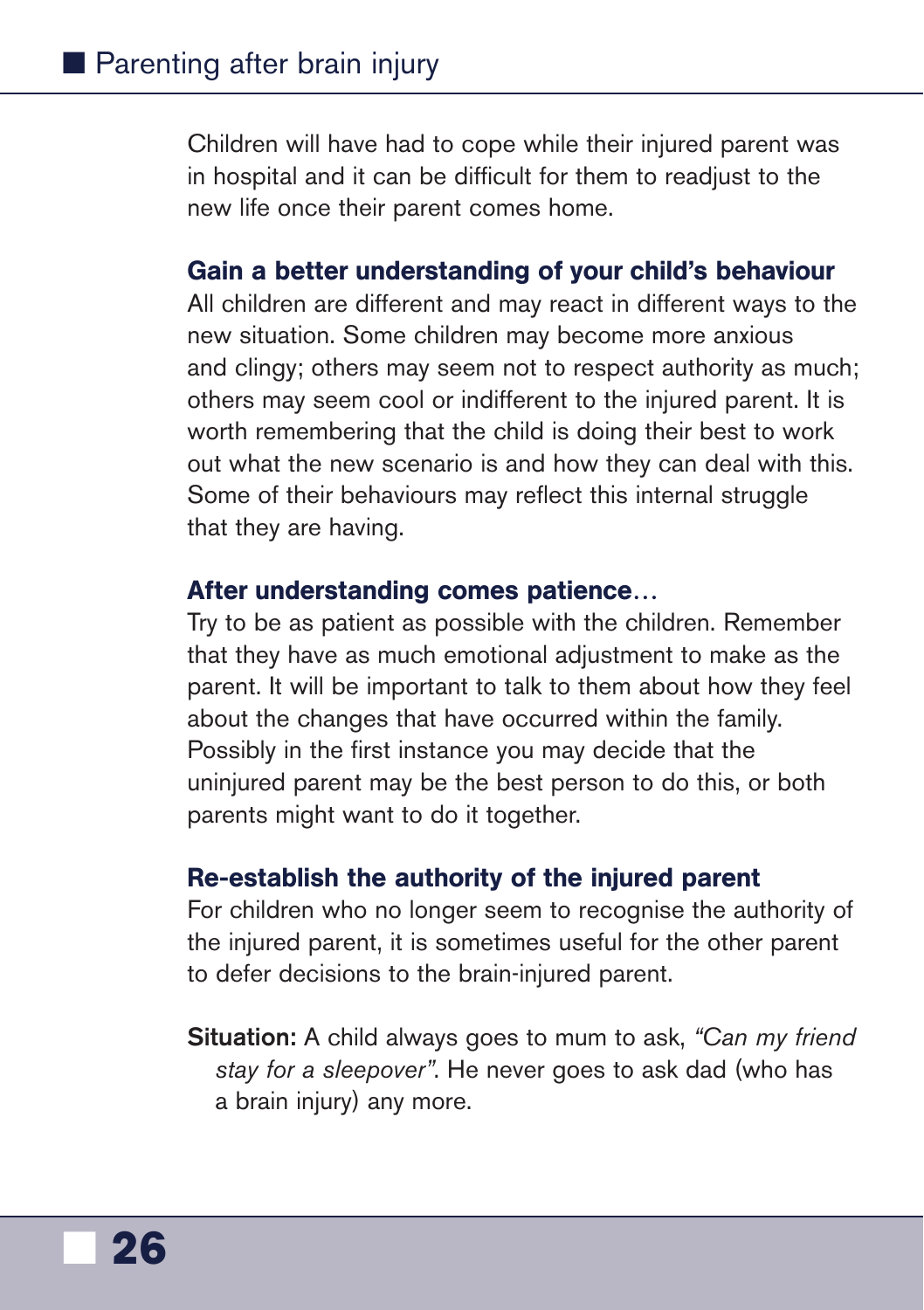**Strategy:** Mum deliberately says, *"I am not going to say yes until I have asked dad what he thinks. He will have the final decision about this."* In this way the unaffected parent supports the brain-injured parent in re-establishing their authority.

#### Build a new relationship

For parents who feel that they no longer know their children, or who feel negative about their relationship, it is important to build up a positive relationship again. The best way to get to know a child better and re-build a relationship is to spend time with them doing activities that they enjoy. This doesn't mean you have to take them to an expensive theme park. You can spend time just being with the children at home. Even watching children while they play and chatting to them is a good way to start.

The key is to show interest in them and their world. Get to know their likes and dislikes, and their ways of being and coping: What is guaranteed to delight them or excite them? How do they communicate or behave when they are angry, frightened or anxious? How do they cope if they find something hard? Do they respond well to praise? Are they competitive and do they like a challenge?

#### Seek professional help when it is required

In some instances, if a child is clearly distressed or their behaviour becomes difficult to manage, it may be sensible to seek professional advice and guidance from child services. Again, your GP should be the first port of call.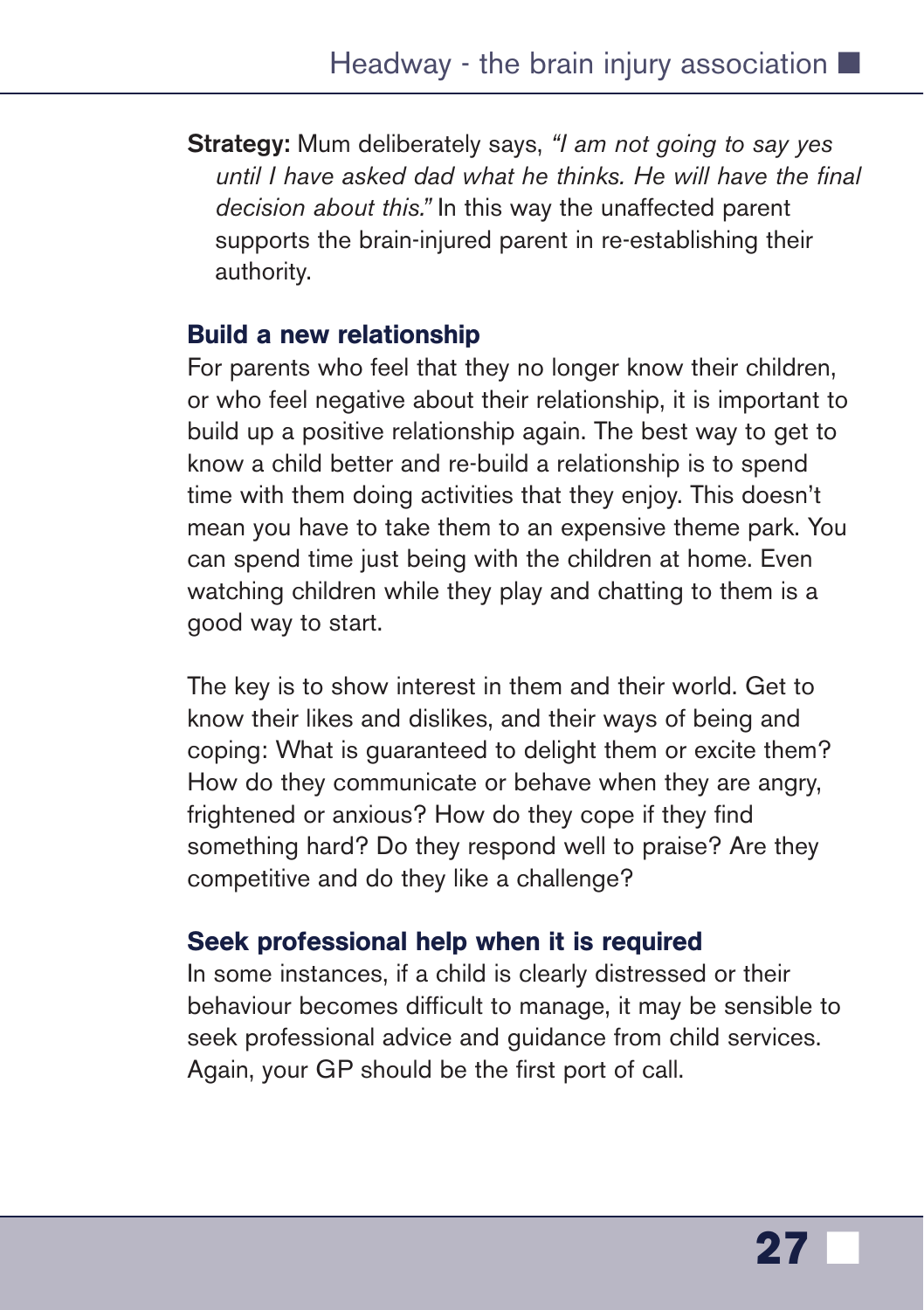### <span id="page-29-0"></span>Dealing with [memory problems](https://www.headway.org.uk/media/3996/memory-problems-after-brain-injury-e-booklet.pdf)

It is difficult for injured parents who have forgotten the bildren. Unfortunately, in many It is difficult for injured parents who have forgotten the birth cases, these memories will never be recovered and both parents and children will have to find ways to deal with this loss. However, it is useful for the whole family to get together and look through photograph albums, and ask the unaffected parent to reminisce and tell anecdotes about the stories behind the pictures. The important thing here is that the injured person is still sharing in the memories, even if they cannot recall these memories firsthand themselves.

For parents with everyday memory problems that cause difficulties in helping their children remember a daily routine, it is important to keep the household as organised as possible and running smoothly. This helps the brain-injured parent to compensate for their memory problems. For example, you might use a notice board, calendar or whiteboard in the kitchen which indicates all the children's weekly routine, (e.g. which equipment they need to take to school on what day, and what after-school activities they may have). 'To-do' lists, notes and electronic reminder systems may also be invaluable in remembering to carry out child care related activities. (see ['Further reading'](#page-35-0) for more sources of information on memory problems).

## Key point

Remember: Being a parent is about being a parent in the here-and-now, and in the future, not just in the past. You may not be able to change the past, or remember the past, but the future is still in your hands. Children need parents for the rest of their lives, not just as children.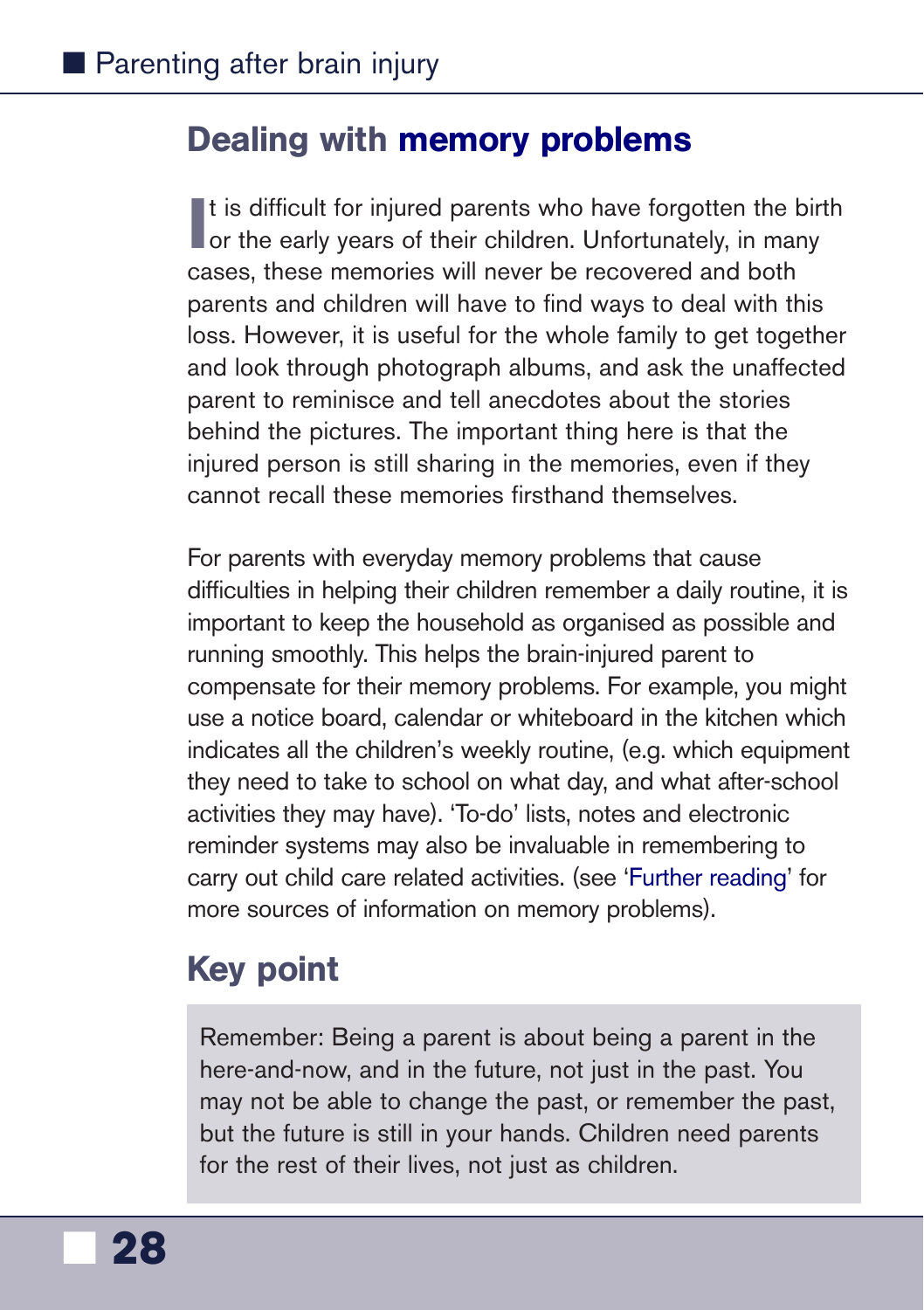### <span id="page-30-0"></span>Overcoming cognitive and practical problems

#### Start off small and work your way up

It is important to remember that while you may not be able to cope with complex tasks or situations now, this may not always be the case in the future. Most people with brain injuries will learn to adapt and become better at dealing with difficult situations. It can help to try simplify things and start with small goals.

- **Situation:** A family has two boys who are very boisterous. In the past, both children would often bring two or three friends home to play after school. Mum, who has had a brain injury, has attentional problems and feels she cannot cope with all the noise and chaos.
- **Strategy:** Instigate a new rule: Each child can bring one friend home from school once a week. On those days dad arranges to come home early from work to help cook the evening meal. When mum feels more confident with this arrangement, she plans to prepare a meal the night before so that it can be heated in the microwave and her husband can stay longer at work. At some point in the future she hopes that she will be able to let the children have more than one friend at home at a time.

## Key point

Generally it is best to start off with small goals and then expand from here as you become more confident and proficient.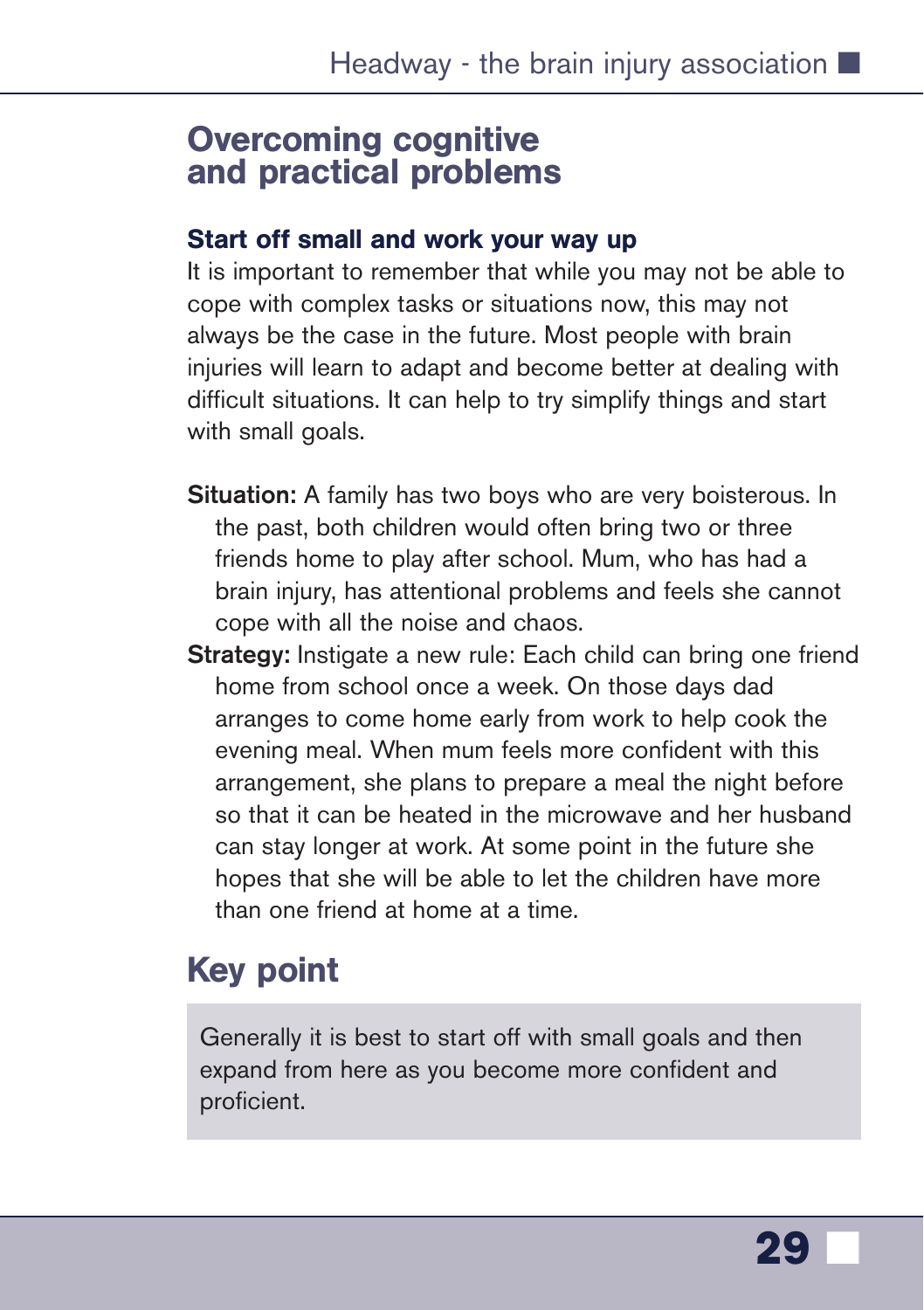#### <span id="page-31-0"></span>Adaptation - try to find ways round the problem

- **Situation:** Following her head injury, Susan finds that she is often tired, but does not sleep well at nights. She finds that in the afternoons, or when she feels very fatigued, she becomes much more irritable. She takes her 3-year-old son Ben to playgroup three mornings a week and copes well at the time, but by the afternoon she is exhausted and frequently loses her temper, which makes her feel very guilty and inadequate.
- **Strategy:** On the three mornings that Ben goes to playgroup, Susan's mother comes to make his lunch. She only stays for an hour and a half, but it is long enough for Susan to go upstairs and lie on the bed for a while. Susan finds that, although she doesn't always sleep during this time, the rest helps her to 're-charge her batteries' for the rest of the afternoon.

### Dealing with major role changes in the family

#### Help the injured parent to retain their parenting roles

Major role changes in the family can take some getting used to. Where there may have been major role changes, it is always important to recognise that the injured parent retains their role as mum or dad first and foremost. It is important that family carers and paid carers try to facilitate the injured parent doing the things they always used to do for his children, rather than doing the tasks for him.

**Situation:** A father gets confused about what time he should give his two small children juice or a snack. Sometimes he gives them their snack many times in a day, whenever they ask. Mum is worried that he is giving the children too many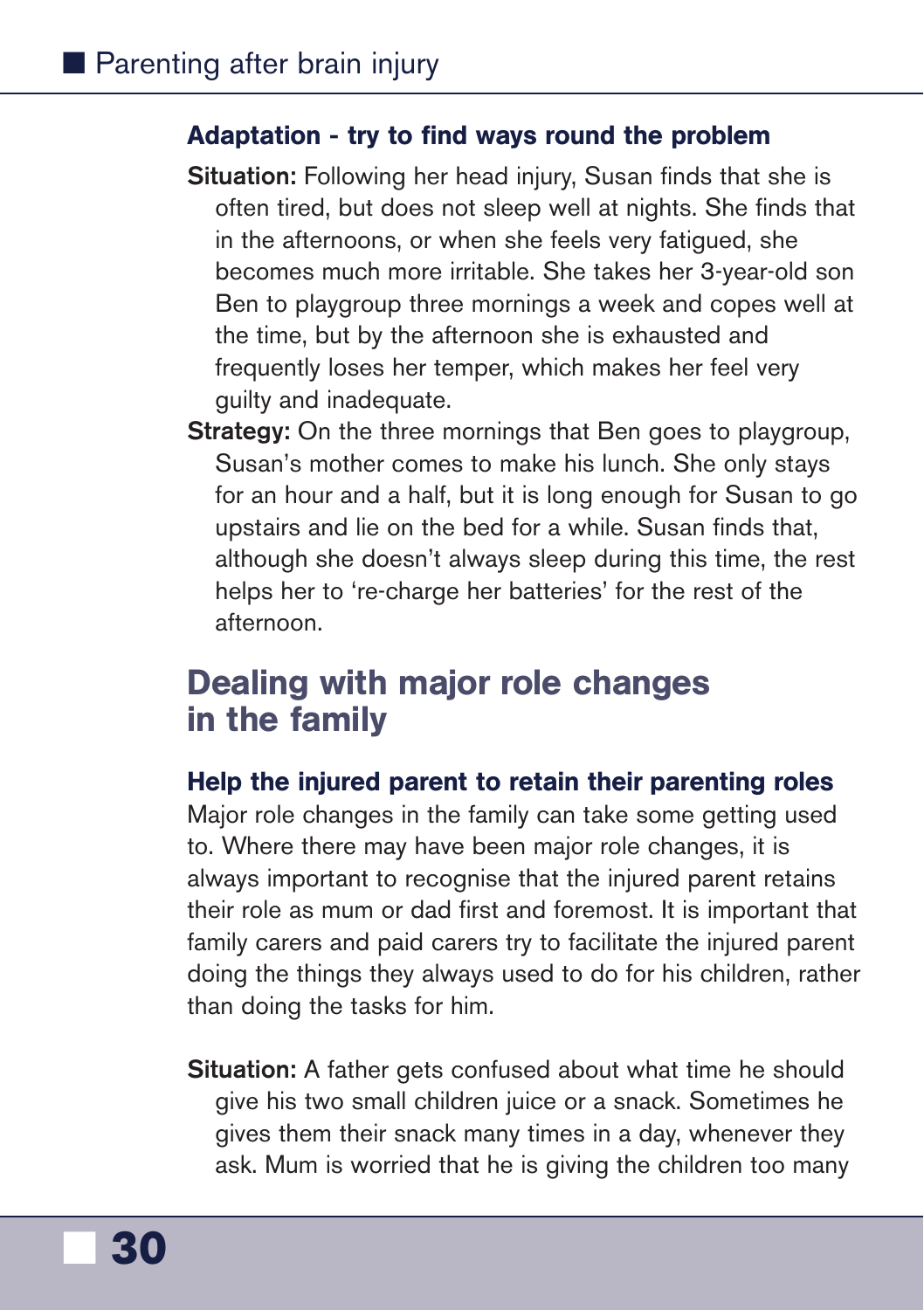biscuits and that then they don't eat their meals, so they have decided that only she, and not dad, will be in charge of giving the children snacks.

- **Strategy:** The Occupational Therapist involved with the family can help to programme reminders into an electronic organiser for the father, so that he is prompted to give the children a snack only once in the morning and once in the afternoon. Now both parents are happy that dad can give the children snacks as well as mum.
- **Situation:** A mum who has had a brain injury has a very poor memory and is unable to cope with handling money. She used to do all the family grocery shopping, but now she tries to avoid this because she becomes very anxious about 'looking stupid' at the checkout. When she does go shopping she frequently forgets to make sure that there are enough supplies to make up the packed lunches for her husband and the children. This problem is causing frequent arguments, which increases the tension in the house.
- **Strategy:** Dad starts a new checklist system, so that every Saturday morning mum checks the supplies needed for packed lunches for the following week. The family's social worker organises two hours a week of home care for someone to help mum with the grocery shopping. Mum changes her old routine, so that now at 9pm every evening she makes all the lunches ready for the next day. This helps to reduce the chaos and confusion of the morning routine.

#### Learn to be flexible and try to accept inevitable changes

As marital partners and parents, we often get settled into fixed and comfortable routines. These are usually determined by our skills, interests and our personalities. For example, in one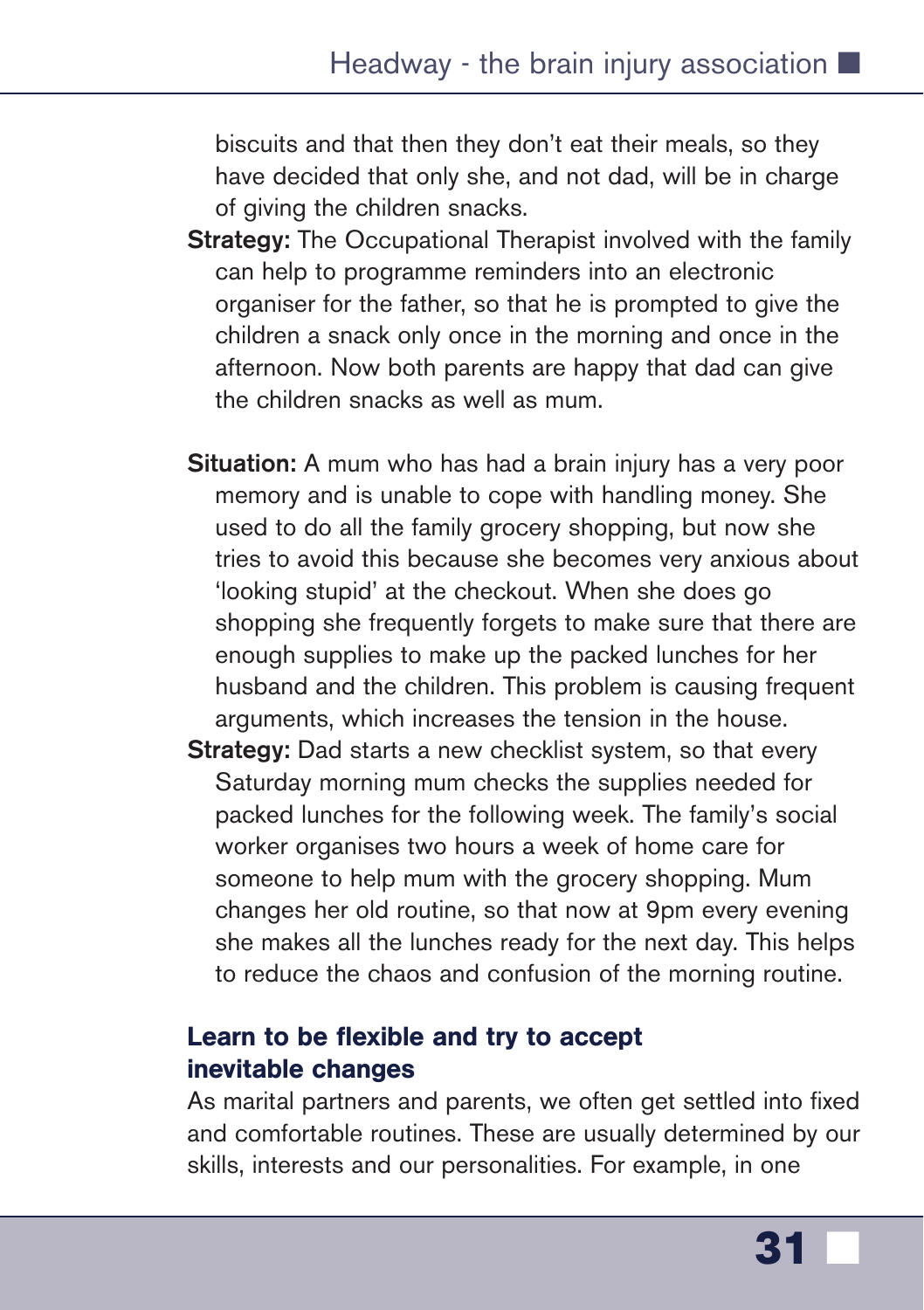family, it is dad's job to go to work and support the family, sort out the garden and do the DIY. He also fixes broken toys, maintains all the family's bikes, carves the Sunday roast, tells bad jokes, plays darts on a Friday night at the pub with his friends, puts up the Christmas decorations and dresses up as Santa every year. After his brain injury, he may not be able to work and he may have to learn to do housework and cooking while his wife goes back to work. Although this might be difficult for all the family to accept at first, often it is something which everyone has to come to terms with because there seems to be little other choice. A family that can accept this and be flexible about changing roles will cope and adjust well to their new situation. Dad may not be able to do all the other things that he used to do, but even if he can't manage some of the things, there will always be the chance for new family routines and traditions to develop. For example, dad may not manage to mend broken toys and bikes any more, but you will still find him every Christmas carving the turkey and telling bad jokes.

#### Work together as a couple and maintain a united front

When there are major role changes in the family, it is important for both parents to work on retaining a strong bond as a couple. This is crucial if the marriage or partnership is going to survive what is a very stressful time of readjustment. Both partners will need to value each other's (and their own) contributions to family life. Both parties can help by showing appreciation for what life must be like for the other now that it is so different. For example, a husband can show appreciation of the frustration that his wife must feel now that she can no longer provide physical assistance to their young child because of her hemiparesis (one-sided weakness). For her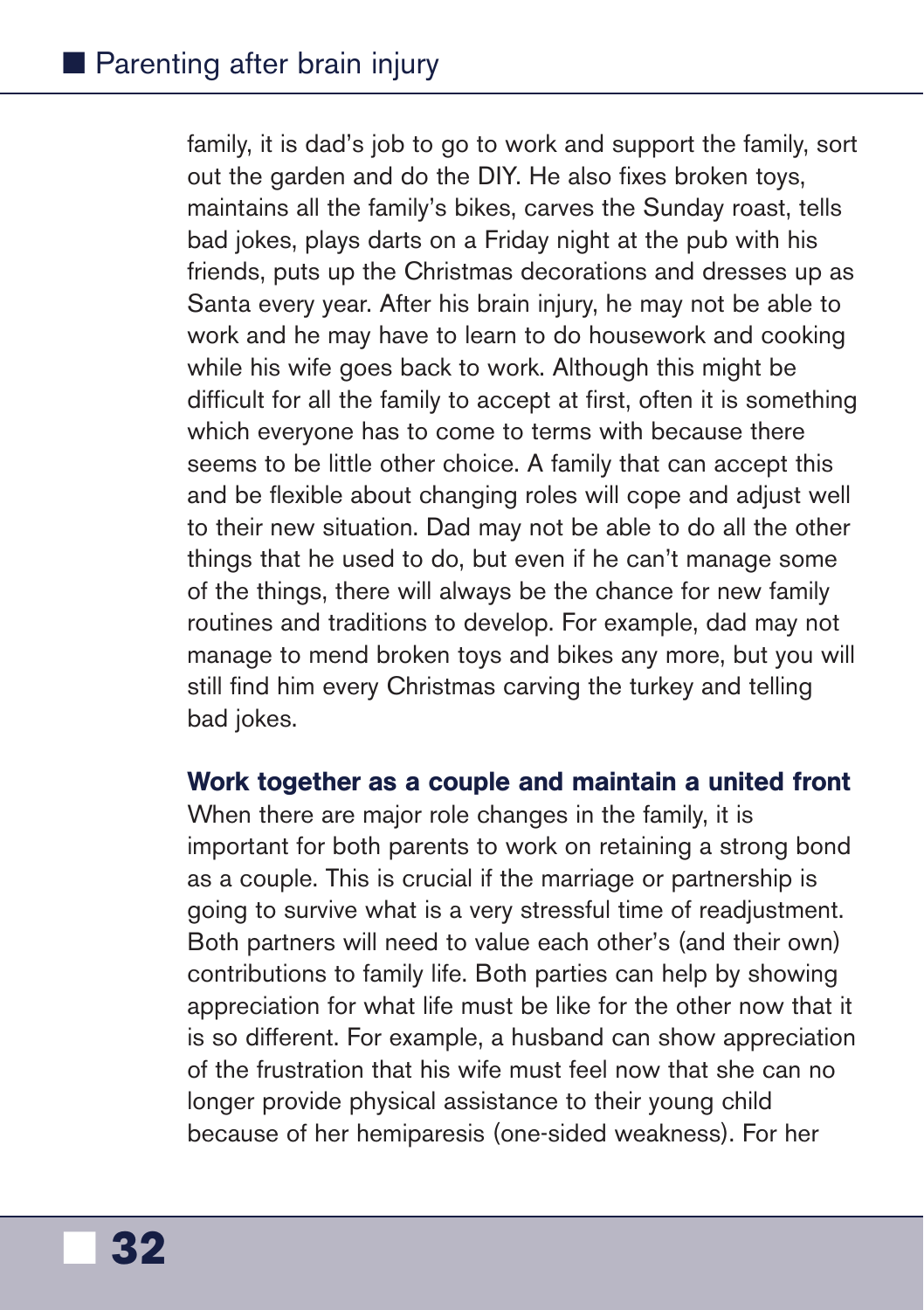part, she can show her husband that she understands how under pressure he feels because he is working and having to get up for their daughter during the night. They can *work together* on finding ways round the difficulties of getting her settled into a new night-time routine.

Maintaining a 'united front' is also crucial when dealing with issues of disciplining children. Where there have been major changes in parenting roles, differences in parenting style often emerge. Sometimes these differences can be exploited by children!

- **Situation:** After his brain injury, Michael took on the role of 'house husband' as he could not return to work. His parenting style was to be very relaxed with the children, giving them a lot of freedom to play out whenever they wanted to. His wife Diana, however, always preferred to supervise the children closely and liked to know exactly where they were playing and with whom. At weekends, Diana and Michael would get drawn into bitter arguments about what the children should be allowed to do. Diana was becoming very annoyed that the children would always say, "But dad lets us do that when you are not here"!
- **Strategy:** Michael and Diana decided to have a regular discussion about how they were handling the children. Now, every fortnight, they get a babysitter and go out for a meal. They spend the first hour talking about the last two weeks and how the children have been. Then they try to agree on how to manage any discipline issues that have arisen. For the rest of the evening they relax and enjoy some time together without the children.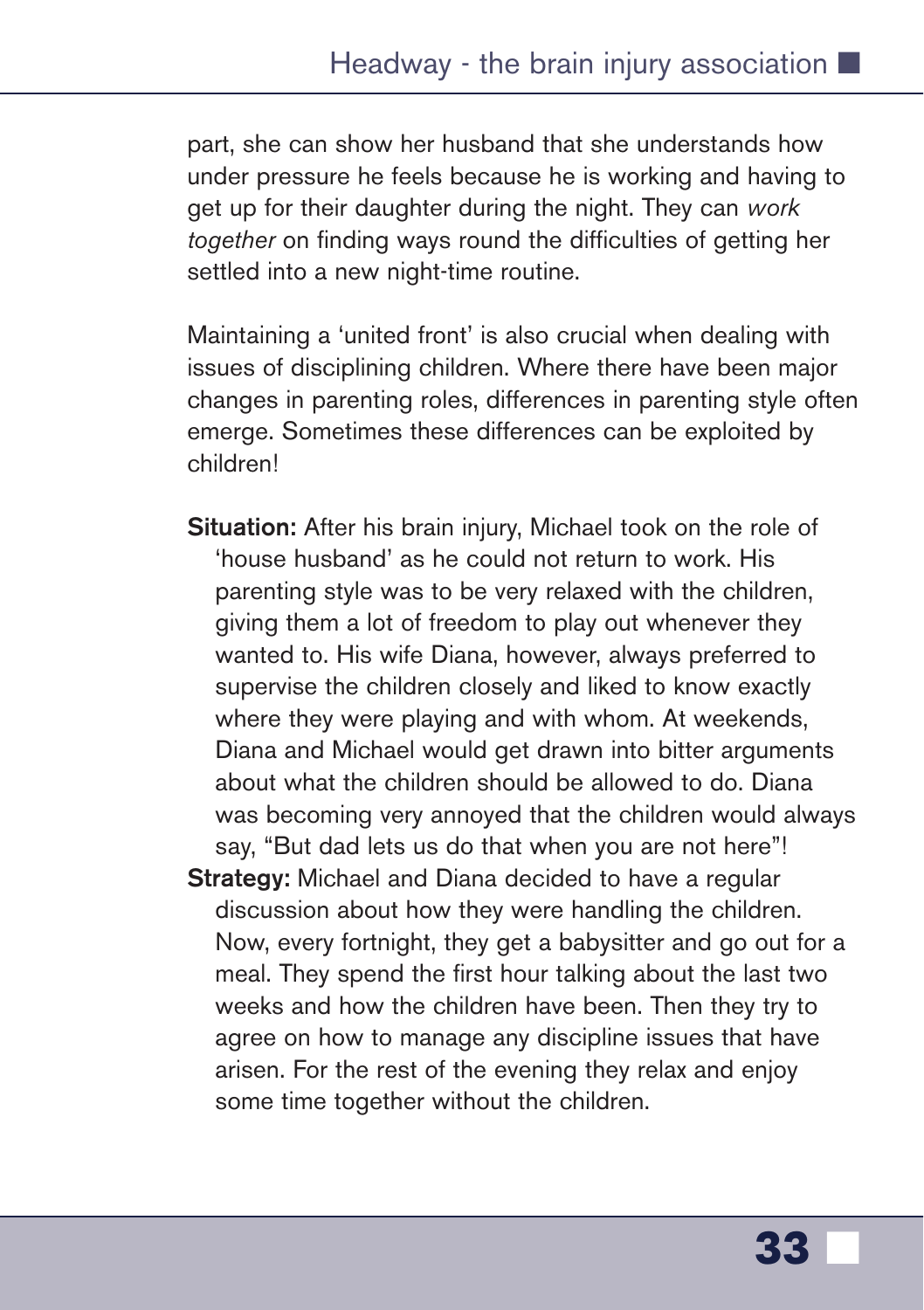## <span id="page-35-0"></span>Further reading

The following books are available from Headway and provide a good introduction to brain injury and its effects:

- Clare, L. & Wilson, B.A. (1997) *Coping with Memory [Problems: A practical guide for people with memory](https://shop.headway.org.uk/shop/coping-with-memory-problems/c-24/p-234) impairments, their relatives, friends and carers.* Pearson Assessment: London.
- [Daisley, A., Tams, R. and Kischka, U. \(2008\)](https://shop.headway.org.uk/shop/head-injury-the-facts/c-24/p-237) *Head Injury: The Facts.* Oxford University Press: Oxford.
- Johnson, Jo. (2011). *My Parent Has a Brain Injury*. RWP Group: Littlehampton
- Powell, T. (2004) *Head Injury: A Practical Guide.* [Speechmark Publishing Ltd: Bicester.](https://shop.headway.org.uk/shop/head-injury-a-practical-guide/c-24/p-236)
- Powell, T & Malia. K. (2003) *The Brain Injury Workbook.* [Speechmark Publishing Ltd: Bicester.](https://shop.headway.org.uk/shop/the-brain-injury-workbook/c-24/p-253)
- Wertheimer, A. (2008) *A Dented Image: Journeys of Recovery from Subarachnoid Haemorrhage.* Routledge: East Sussex.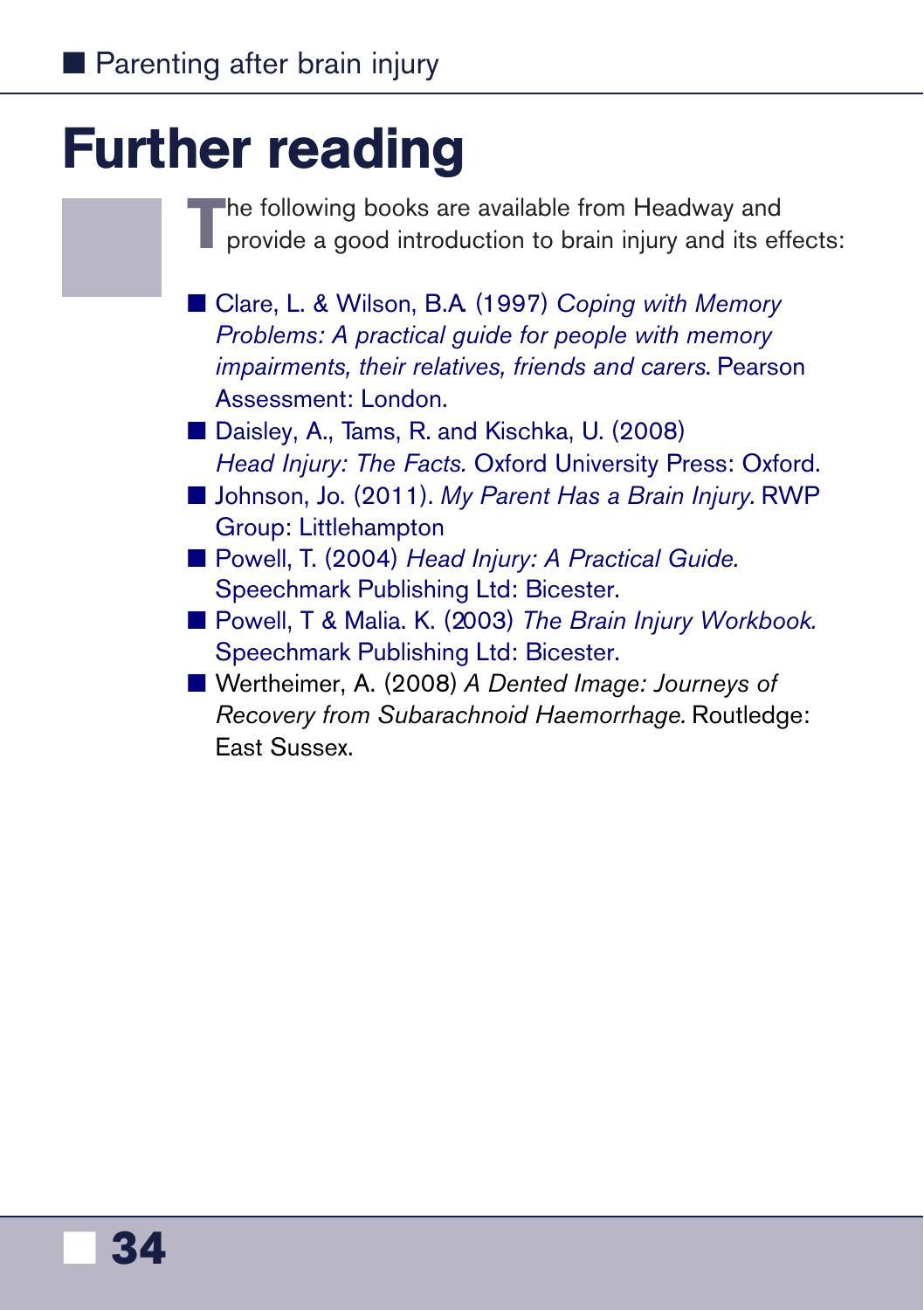Headway also produces an extensive range of freely downloadable [booklets and factsheets](https://www.headway.org.uk/about-brain-injury/individuals/information-library/) covering the problems that brain injury can cause. Titles of particular relevance to the information in this booklet are:

■ *[Caring for someone with a brain injury](https://www.headway.org.uk/media/3989/caring-for-someone-with-a-brain-injury-e-booklet.pdf)* ■ *[Coping with memory problems – practical strategies](https://www.headway.org.uk/media/2797/coping-with-memory-problems-practical-strategies-factsheet.pdf)* ■ *[The effects of brain injury and how to help](https://www.headway.org.uk/media/4003/the-effects-of-brain-injury-e-booklet.pdf)* ■ *[Managing anger after brain injury](https://www.headway.org.uk/media/3994/managing-anger-e-booklet.pdf)* ■ *[Managing fatigue after brain injury](https://www.headway.org.uk/media/3995/managing-fatigue-e-booklet.pdf)* ■ *[Memory problems after brain injury](https://www.headway.org.uk/media/3996/memory-problems-after-brain-injury-e-booklet.pdf)* ■ *[Psychological effects of brain injury](https://www.headway.org.uk/media/3999/psychological-effects-of-brain-injury-e-booklet.pdf)* ■ *[Redeveloping skills after brain injury](https://www.headway.org.uk/media/4000/redeveloping-skills-after-brain-injury-e-booklet.pdf)* ■ *[Returning to work and education after brain injury](https://www.headway.org.uk/about-brain-injury/individuals/information-library/) (factsheet pack)* ■ Supporting children when a parent has had a brain injury

For further information visit **[www.headway.org.uk](https://www.headway.org.uk)** , or contact the helpline on **0808 800 2244**; email: **helpline@headway.org.uk**

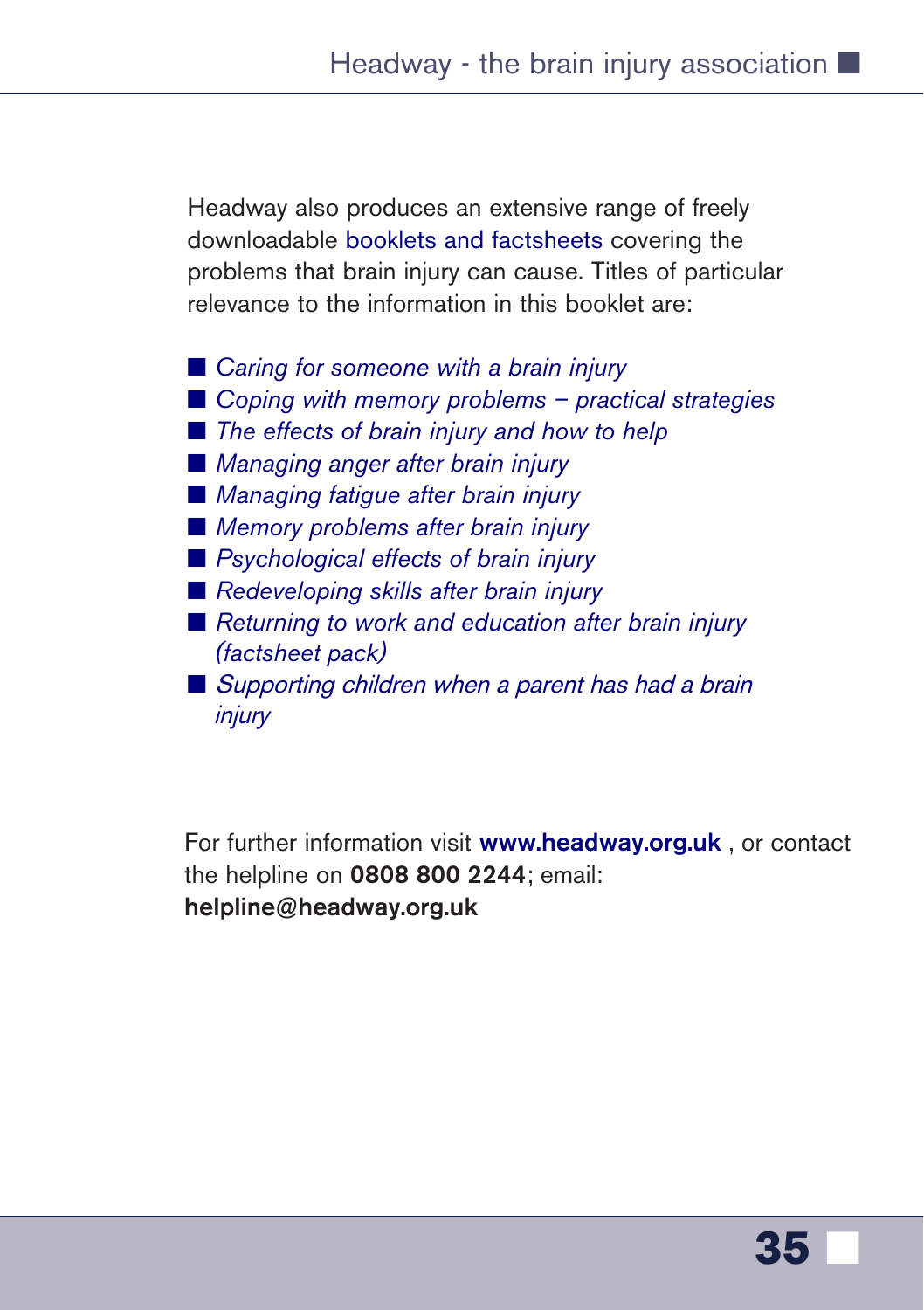## <span id="page-37-0"></span>Useful organisations

**Assist Trauma Care** 11 Albert Street Rugby CV21 2RX Helpline: 01788 560 800 Web: [www.assisttrauma](http://assisttraumacare.org.uk/) care.org.uk

**ChildLine** NSPCC Weston House 42 Curtain Road London EC2A 3NH Helpline: 0800 1111 Web: [www.childline.org.uk](https://www.childline.org.uk/)

**Disabled Parents Network** Web: [www.disabledparentsnetwork.org.uk](http://disabledparentsnetwork.org.uk/) **Home-Start UK**

**Family Lives** 15-17 The Broadway, Hatfield, Hertfordshire AL9 5HZ Helpline: 0808 800 2222 Web: [www.familylives.org.uk](http://www.familylives.org.uk/)

**Families need Fathers** 134-136 Curtain Road London EC2A 3AR Helpline: 0300 0300 363 (9am-10pm weekdays 10am-3pm weekends) Web: [www.fnf.org.uk](http://www.fnf.org.uk/)

**Gingerbread** 520 Highgate Studios 53-79 Highgate Road London NW5 1TL Helpline: 0808 802 0925 Web: [www.gingerbread.org.uk](https://gingerbread.org.uk/)

The Home-Start Centre 8-10 West Walk Leicester LE1 7NA Helpline: 0116 258 7900 Web: [www.home-start.org.uk](https://www.home-start.org.uk/)

#### **Relate**

Premier House Carolina Court Lakeside Doncaster DN4 5RA Tel: 0300 100 1234 Web: [www.relate.org.uk](https://www.relate.org.uk/)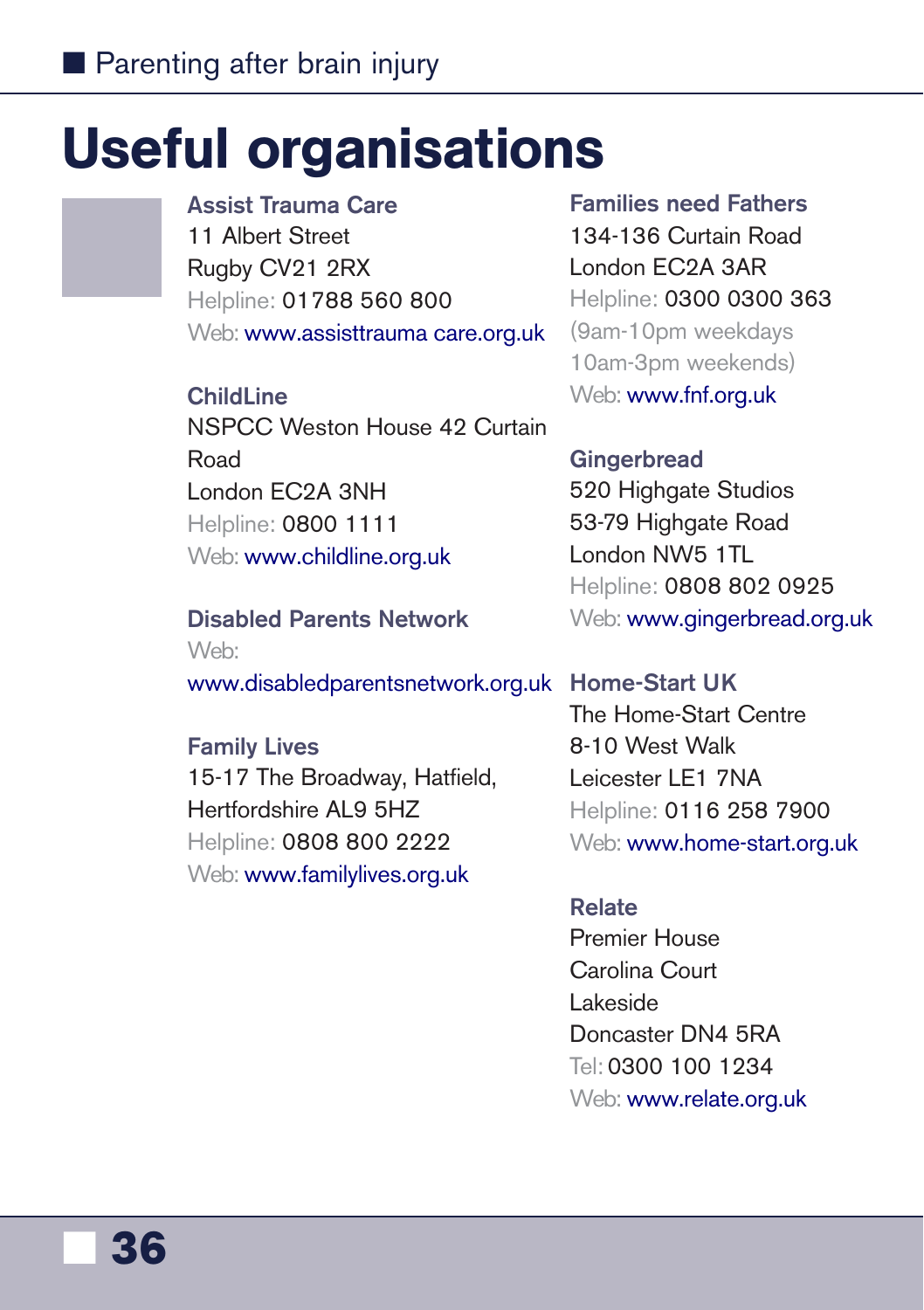## <span id="page-38-0"></span>About Headway

**Headway – the brain injury association is a charity set up to give help and support to people affected by brain injury.** 

A network of local Headway groups and branches throughout the UK offers a wide range of services including rehabilitation programmes, carer support, social re-integration, community outreach and respite care. The Headway helpline provides information, signposts to sources of support and rehabilitation services, and offers a listening ear to those experiencing problems. Other services provided by Headway include:

- Supporting and developing local groups and branches
- Promoting understanding of brain injury and its effects
- An award-winning range of publications on aspects of brain injury
- Accreditation of UK care providers through the Approved Provider scheme
- $\bullet$  A comprehensive, award-winning website
- Campaigning for measures that will reduce the incidence of brain injury
- Providing grants from our Emergency Fund for families coping with financial difficulties
- Headway Acute Trauma Support (HATS) nurses to support families with loved ones in hospital
- Freephone helpline: 0808 800 2244
- (Monday–Friday, 9am–5pm)
- Telephone: 0115 924 0800
- Website: www.headway.org.uk
- Fax: 0115 958 4446
- Email: helpline@headway.org.uk